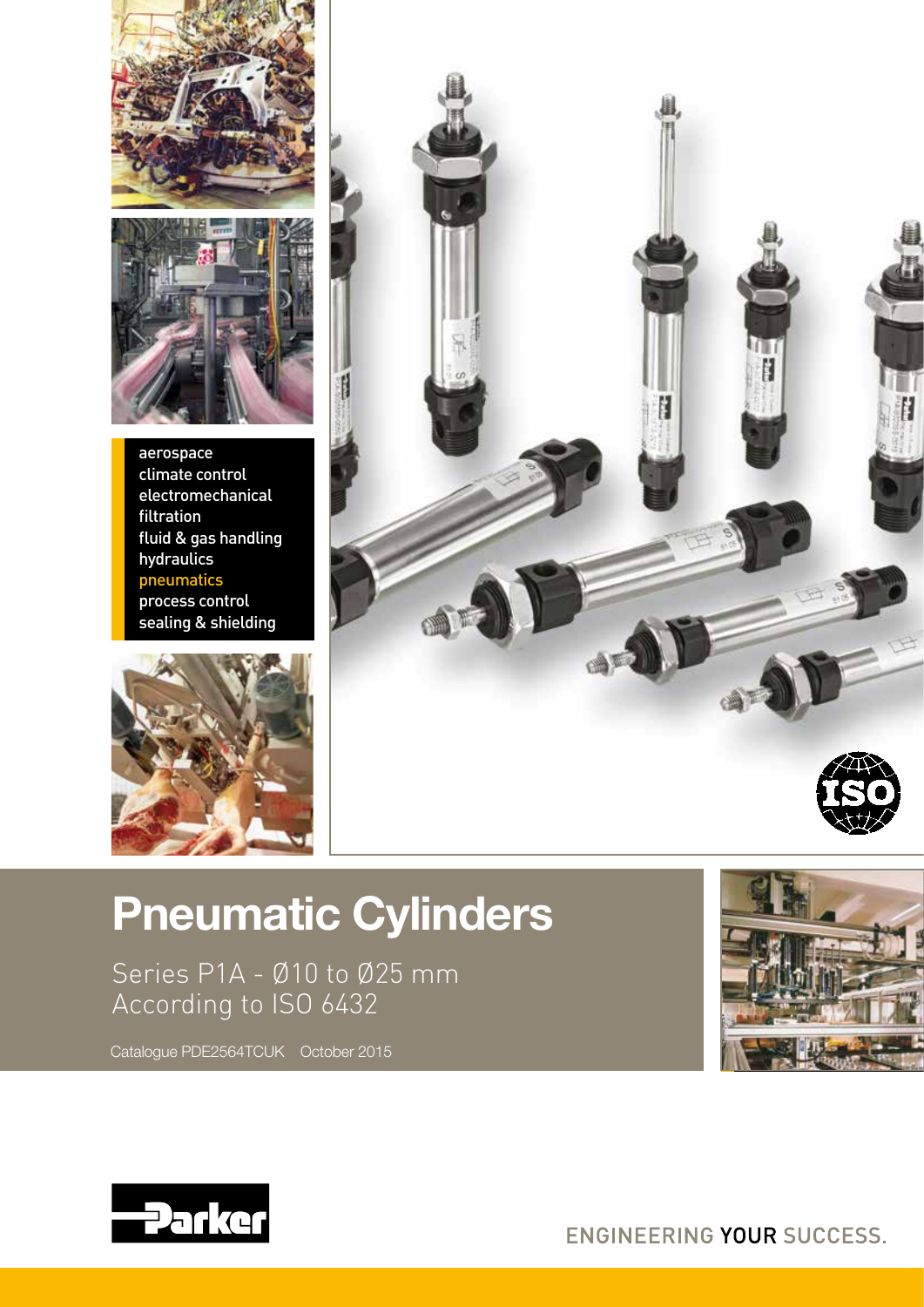| <b>Features</b>                           | Air<br>cylinder | <b>Hydraulic</b><br>cylinder | Electro<br>mechanical<br>actuators |
|-------------------------------------------|-----------------|------------------------------|------------------------------------|
| Overload safe                             | $***$           | $***$                        | $\star$                            |
| Easy to limit force                       | $***$           | $***$                        | $\star$                            |
| Easy to vary speed                        | $***$           | $***$                        | ÷                                  |
| Speed                                     | $***$           | $\star\star$                 | $\star\star$                       |
| Reliability                               | ***             | ***                          | $***$                              |
| Robustness                                | $***$           | $***$                        | $\star$                            |
| Installation cost                         | $***$           | $\star$                      | $\star\star$                       |
| Ease of service                           | $***$           | $\star\star$                 | $\star$                            |
| Safety in damp environments               | $***$           | $***$                        | $\star$                            |
| Safety in explosive atmospheres           | ***             | ***                          | $\ddot{\phantom{0}}$               |
| Safety risk with electrical installations | $***$           | $***$                        | $\star$                            |
| <b>Risk of oil leak</b>                   | ***             | $\star$                      | $***$                              |
| Clean, hygienic                           | $***$           | $\star\star$                 | $\star$                            |
| Standardised measurements                 | $***$           | $***$                        | $\star$                            |
| Service life                              | ***             | $***$                        | $\star$                            |
| Hydraulic system required                 | $***$           | $\star$                      | $***$                              |
| Weight                                    | $\star\star$    | $\star\star$                 | $\star\star$                       |
| Purchase price                            | $***$           | $\star\star$                 | $\star$                            |
| Power density                             | $\star\star$    | $***$                        | $\star$                            |
| Noise level during operation              | $\star\star$    | $***$                        | $\star\star$                       |
| High force for size                       | $\star\star$    | $***$                        | $\star$                            |
| Positioning possibilities                 | $\star$         | $***$                        | $***$                              |
| Total energy consumption                  | $\star$         | $\star\star$                 | $***$                              |
| Service interval                          | $\star$         | $\star\star$                 | $***$                              |
| Compressor capacity required              | $\star$         | $***$                        | $***$                              |

\* = good, \*\*=average, \*\*\*=excellent



#### Important

Before attempting any external or internal work on the cylinder or any connected components, make sure the cylinder is vented and disconnect the air supply in order to ensure isolation of the air supply.

## **Note**

All technical data in this catalogue are typical data only.

Air quality is essential for maximum cylinder service life (see ISO 8573).



#### $\triangle$ WARNING

FAILURE OR IMPROPER SELECTION OR IMPROPER USE OF THE PRODUCTS AND/OR SYSTEMS DESCRIBED HEREIN OR RELATED ITEMS CAN CAUSE DEATH, PERSONAL INJURY AND

PROPERTY DAMAGE.<br>This document and other information from Parker Hannifin Corporation, its subsidiaries and authorized distributors provide product and/or system options for further investigation by users having technical

The items described in this document are available for sale by Parker Hannifin Corporation, its subsidiaries or its authorized distributors. Any sale contract entered into by Parker will be governed by the provisions<br>state

## **SALE CONDITIONS**<br>, its subsidiaries or its authorized distributors. Any sale contract entered into by Parker will be governed by the prov

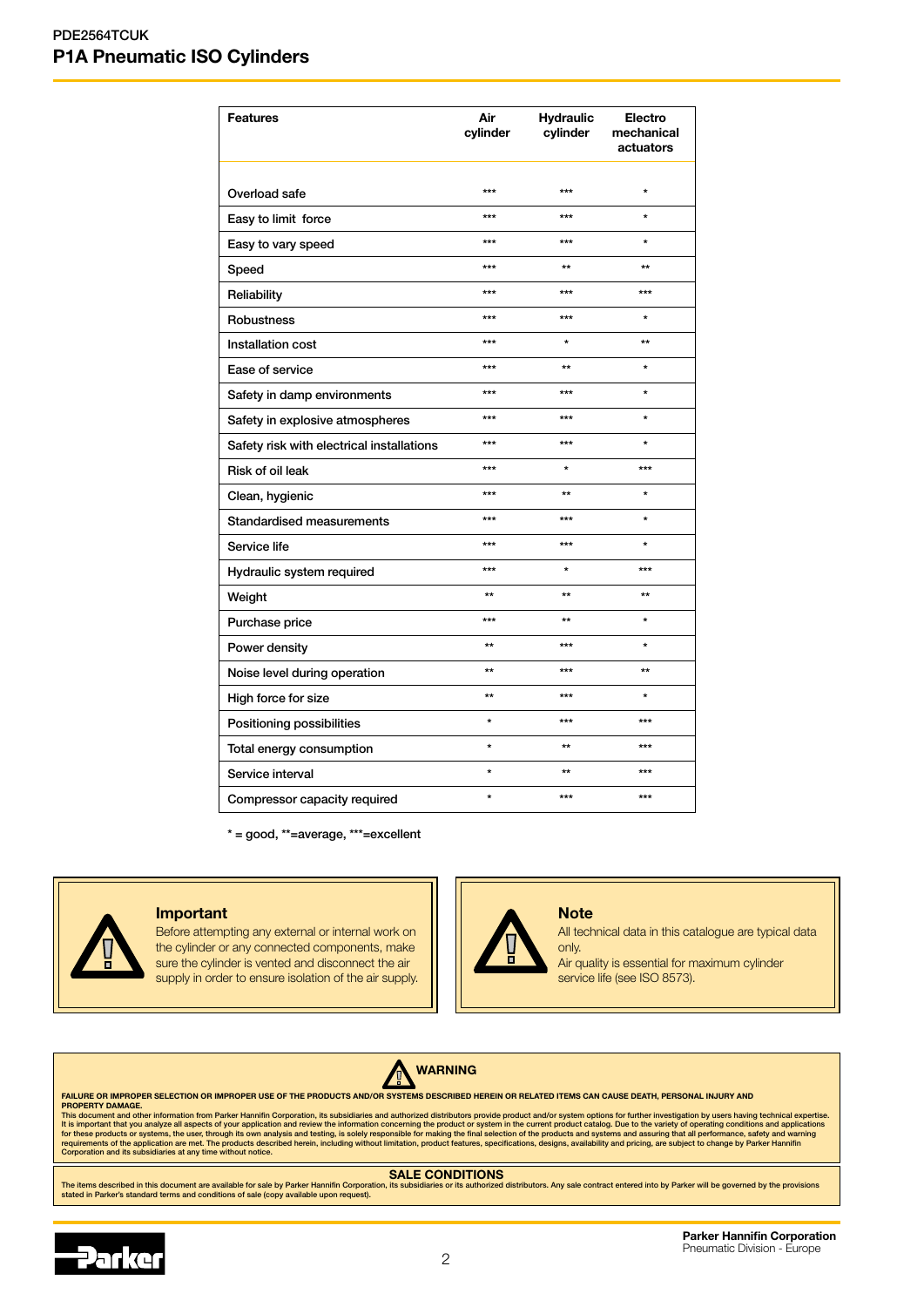## **Contents**

## Page

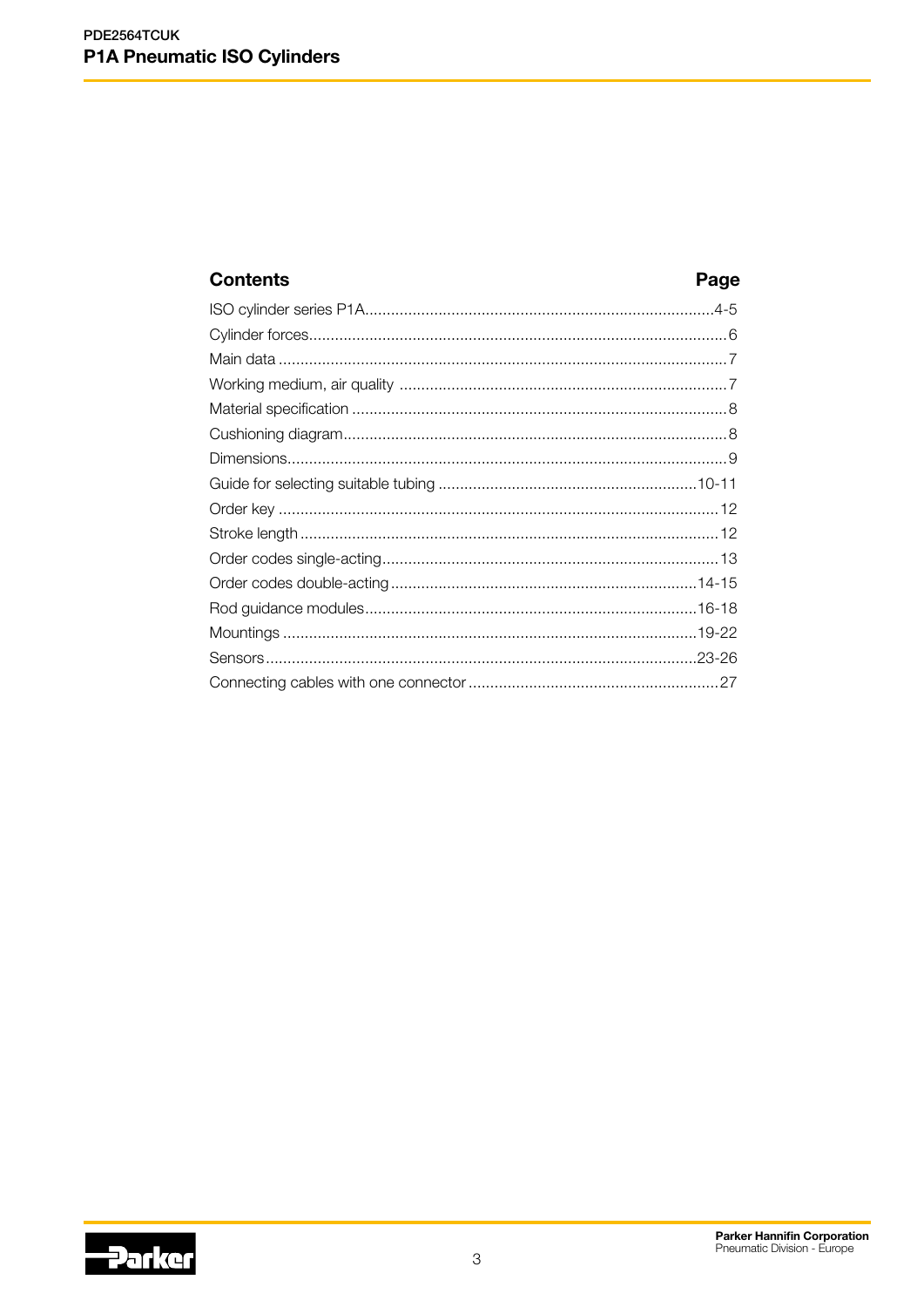

## Double and single-acting versions

The P1A range of cylinders is intended for use in a wide range of applications. The cylinders are particularly suitable for lighter duties in the packaging, food and textile industries.

Hygienic design, the use of corrosion-resistant materials and initial lubrication with our food-grade grease makes the cylinders suitable for food industry applications.

Careful design and high quality manufacture throughout ensure long service life and optimum economy.

Mounting dimensions fully in accordance with ISO 6432 and CETOP RP52P greatly simplifies installation and world-wide interchangeability.

The cylinders are available in bores of 10, 12, 16, 20 and 25 mm, with stroke lengths from 10 mm to 320 mm. Single-acting cylinders with spring return in the retract direction are available in stroke lengths up to 80 mm.

Single-acting cylinders with spring return in the advance direction are available in 16 mm, 20 mm and 25 mm bore sizes and with stroke lengths up to 50 and 80 mm.

## Double-acting cushioned cylinders

Adjustable pneumatic cushioning permits greater loads and higher operating speeds, making the cylinders suitable for more demanding duties.

These cylinders are available in bores of 16, 20 and 25 mm, with stroke lengths from 20 mm to 500 mm.

#### **Options**

In addition to a wide range of standard cylinders, Mini ISO cylinders are available in several standard variants, such as nonstandard stroke length, extended piston rods, double piston rods, high temperature versions etc. In addition, a complete range of sensors and mountings are available.

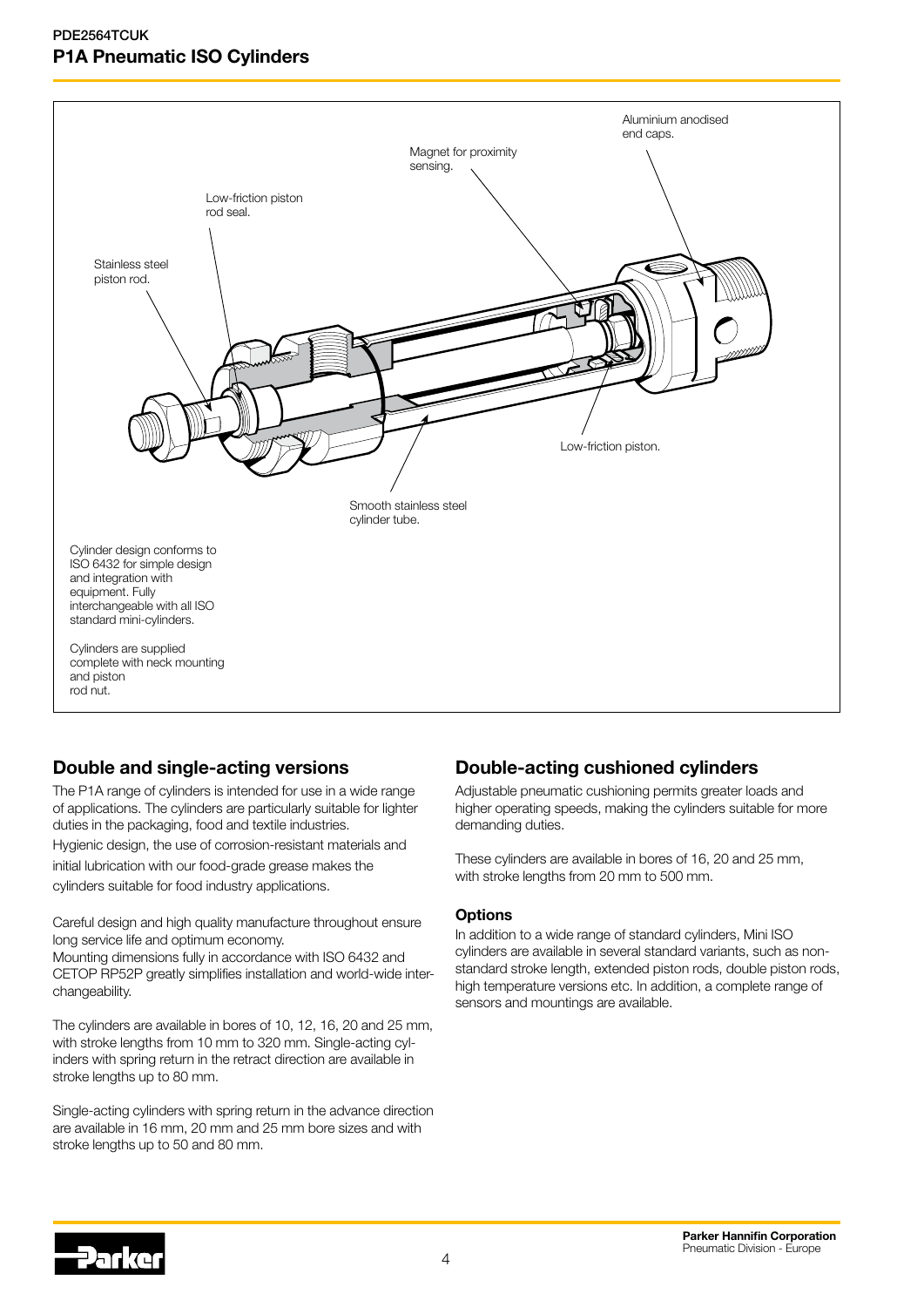#### Effective cushioning

The Mini ISO range is available with fixed end cushioning or with adjustable pneumatic cushioning, controlled by simple bleed screws for fine adjustment. The adjustable cushioned cylinders can be operated with higher mass loads and at higher speeds than those with fixed end cushioning, reducing overall cycle times.

#### Smooth external design

There are no recesses or pockets in the end covers that could trap dirt or liquid, making cleaning simple and effective.

### Corrosion-resistant

Even the basic versions of the cylinders have good corrosion resistance through appropriate choice of materials and surface treatment, allowing them to be used in demanding environments.

#### Stainless steel versions

The Mini ISO range is also available in an all-stainless version with piston rod, barrel and end covers of stainless steel for use in particularly severe environments. See separate brochure for cylinder series P1S.

### Proximity sensing

A complete range of sensors for proximity sensing is available as accessories: both reed swich and Hall effect sensors are available. They are supplied with either flying lead or cable plug connector.

### Complete mounting programme

A complete ISO compatible mounting programme with surfacetreated/stainless steel piston rod and cylinder mountings for both pivoted and fixed operationare available.

## Variants

In addition to the basic versions, a number of standard variants of Parker Pnematics cylinders are available to meet all demands on function and environmental adaptation:

Non-standard stroke lengths

Extended piston rods

Through piston rods

Single acting cylinder with spring return

(in the retract direction).

Single acting cylinder with spring return in the advance direction (piston rod in extended position)

External guide, for controlled guidance of the piston rod High-temperature cylinder versions for use in ambient temperatures ranging from -10 °C to +150 °C for bores 12, 16, 20 and 25 mm

Cylinders with outer sealings in fluorocarbon rubber FPM Stainless steel cylinders, see brochure for series P1S.



Double-acting, cushioned stroke



Double-acting, adjustable cushioning



Double-acting, through piston rod



Single-acting, spring return



Single-acting, spring-extended



U and H guidance modules

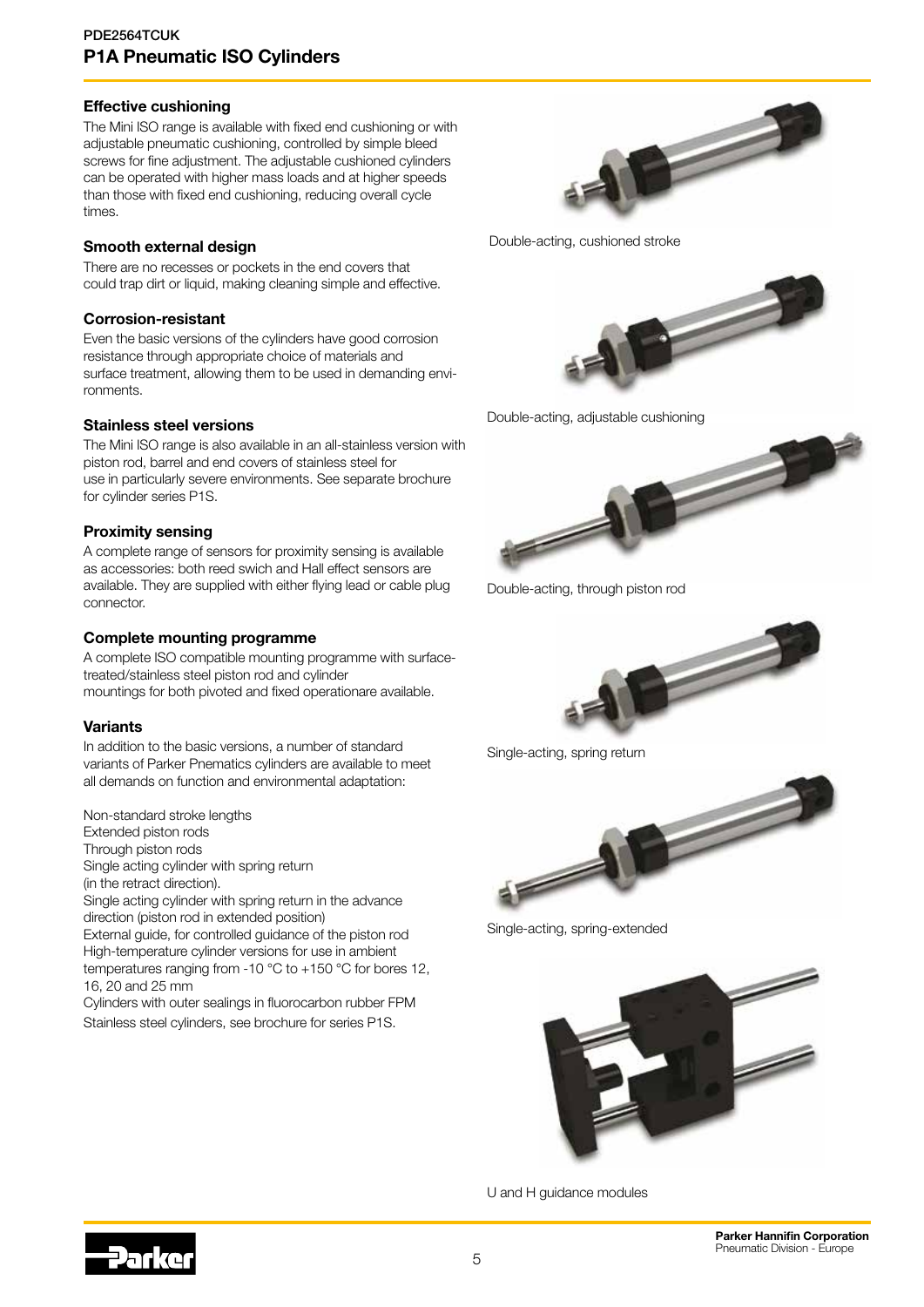## Cylinder forces, double acting variants

| Cyl. bore/   | Stroke                             | Pistonarea      |          |          |            |            | Max theoretical force in N (bar) |            |            |            |            |            |  |
|--------------|------------------------------------|-----------------|----------|----------|------------|------------|----------------------------------|------------|------------|------------|------------|------------|--|
| pist. rod mm |                                    | cm <sup>2</sup> | 1.0      | 2.0      | 3.0        | 4.0        | 5.0                              | 6.0        | 7.0        | 8.0        | 9.0        | 10.0       |  |
| 10/4         | $^{+}$<br>۰                        | 0.8<br>0.7      | 8        | 16<br>13 | 24<br>20   | 31<br>26   | 39<br>33                         | 47<br>40   | 55<br>46   | 63<br>53   | 71<br>59   | 79<br>66   |  |
| 12/6         | $^{+}$<br>$\sim$                   | 1.1<br>0.8      | 11<br>8  | 23<br>17 | 34<br>25   | 45<br>34   | 57<br>42                         | 68<br>51   | 79<br>59   | 90<br>68   | 102<br>76  | 113<br>85  |  |
| 16/6         | $+$                                | 2.0<br>1.7      | 20<br>17 | 40<br>35 | 60<br>52   | 80<br>69   | 100<br>86                        | 120<br>104 | 141<br>121 | 161<br>138 | 181<br>156 | 201<br>173 |  |
| 20/8         | $+$                                | 3.1<br>2.6      | 31<br>26 | 63<br>53 | 94<br>79   | 126<br>106 | 157<br>132                       | 188<br>158 | 220<br>185 | 251<br>211 | 283<br>238 | 314<br>264 |  |
| 25/10        | $^{+}$<br>$\overline{\phantom{0}}$ | 4.9<br>4.1      | 49<br>41 | 98<br>82 | 147<br>124 | 196<br>165 | 245<br>206                       | 295<br>247 | 344<br>289 | 393<br>330 | 442<br>371 | 491<br>412 |  |

+ = Outward stroke

 $-$  = Return stroke

Note!

Select a theoretical force 50-100% larger than the force required

## Cylinder forces single acting variants

Indicated cylinder forces are theoretical and should be reduced according to the working conditions.

| Order code                   | at 6 bar | Theoretical piston force |                   |                | Order code                     | at 6 bar | Theoretical piston force |                   |      |
|------------------------------|----------|--------------------------|-------------------|----------------|--------------------------------|----------|--------------------------|-------------------|------|
|                              |          |                          | Spring retraction |                |                                |          |                          | Spring retraction |      |
|                              | Nmax     | Nmin                     | Nmax              | Nmin           |                                | Nmax     | Nmin                     | <b>Nmax</b>       | Nmin |
| Single acting. spring return |          |                          |                   |                | Single acting. spring-extended |          |                          |                   |      |
| P1A-S010SS-0010              | 38       | 36                       | 10                | 8.5            | P1A-S016TS-0010                | 85       | 84                       | 22.3              | 20.2 |
| P1A-S010SS-0015              | 38       | 36                       | 10                | 7.8            | P1A-S016TS-0015                | 86       | 84                       | 22.3              | 19   |
| P1A-S010SS-0025              | 39       | 36                       | 10                | 6.6            | P1A-S016TS-0025                | 88       | 84                       | 22.3              | 17   |
| P1A-S010SS-0040              | 38       | 34                       | 13                | 9              | P1A-S016TS-0040                | 90       | 84                       | 22.3              | 14   |
| P1A-S010SS-0050              | 39       | 34                       | 13                | 8              | P1A-S016TS-0050                | 91       | 84                       | 22.3              | 12   |
| P1A-S010SS-0080              | 39       | 34                       | 12                | $\overline{7}$ |                                |          |                          |                   |      |
|                              |          |                          |                   |                | P1A-S020TS-0010                | 132      | 130                      | 30                | 28   |
| P1A-S012SS-0010              | 53       | 51                       | 16                | 14.4           | P1A-S020TS-0015                | 133      | 130                      | 30                | 27   |
| P1A-S012SS-0015              | 53       | 51                       | 16                | 13.6           | P1A-S020TS-0025                | 135      | 130                      | 30                | 25   |
| P1A-S012SS-0025              | 55       | 51                       | 16                | 12             | P1A-S020TS-0040                | 138      | 130                      | 30                | 22   |
| P1A-S012SS-0040              | 52       | 48                       | 19                | 13.4           | P1A-S020TS-0050                | 140      | 130                      | 30                | 20   |
| P1A-S012SS-0050              | 53       | 48                       | 19                | 12             | P1A-S020TS-0080                | 139      | 108                      | 31                | 17   |
| P1A-S012SS-0080              | 55       | 48                       | 21.4              | 12             |                                |          |                          |                   |      |
|                              |          |                          |                   |                | P1A-S025TS-0010                | 205      | 203                      | 38.5              | 36   |
| P1A-S016SS-0010              | 102      | 99                       | 22.3              | 20.2           | P1A-S025TS-0015                | 207      | 203                      | 38.5              | 34.7 |
| P1A-S016SS-0015              | 103      | 99                       | 22.3              | 19             | P1A-S025TS-0025                | 210      | 203                      | 38.5              | 32   |
| P1A-S016SS-0025              | 105      | 99                       | 22.3              | 17             | P1A-S025TS-0040                | 214      | 203                      | 38.5              | 28.5 |
| P1A-S016SS-0040              | 106      | 95                       | 22.3              | 14             | P1A-S025TS-0050                | 217      | 203                      | 38.5              | 26   |
| P1A-S016SS-0050              | 108      | 95                       | 22.3              | 12             | P1A-S025TS-0080                | 223      | 206                      | 36                | 21   |
| P1A-S016SS-0080              | 107      | 95                       | 22.5              | 12             |                                |          |                          |                   |      |
| P1A-S020SS-0010              | 163      | 161                      | 30                | 28             |                                |          |                          |                   |      |
| P1A-S020SS-0015              | 164      | 161                      | 30                | 27             |                                |          |                          |                   |      |
| P1A-S020SS-0025              | 167      | 161                      | 30                | 25             |                                |          |                          |                   |      |
| P1A-S020SS-0040              | 166      | 159                      | 30                | 22             |                                |          |                          |                   |      |
| P1A-S020SS-0050              | 168      | 159                      | 30                | 20             |                                |          |                          |                   |      |
| P1A-S020SS-0080              | 170      | 161                      | 29.4              | 18             |                                |          |                          |                   |      |
| P1A-S025SS-0010              | 256      | 253                      | 44.3              | 41.4           |                                |          |                          |                   |      |
| P1A-S025SS-0015              | 258      | 253                      | 44.3              | 40             |                                |          |                          |                   |      |
| P1A-S025SS-0025              | 262      | 253                      | 44.3              | 37             |                                |          |                          |                   |      |
| P1A-S025SS-0040              | 261      | 250                      | 44.3              | 32             |                                |          |                          |                   |      |
| P1A-S025SS-0050              | 264      | 250                      | 44.3              | 30             |                                |          |                          |                   |      |
| P1A-S025SS-0080              | 264      | 251                      | 44.4              | 30             |                                |          |                          |                   |      |

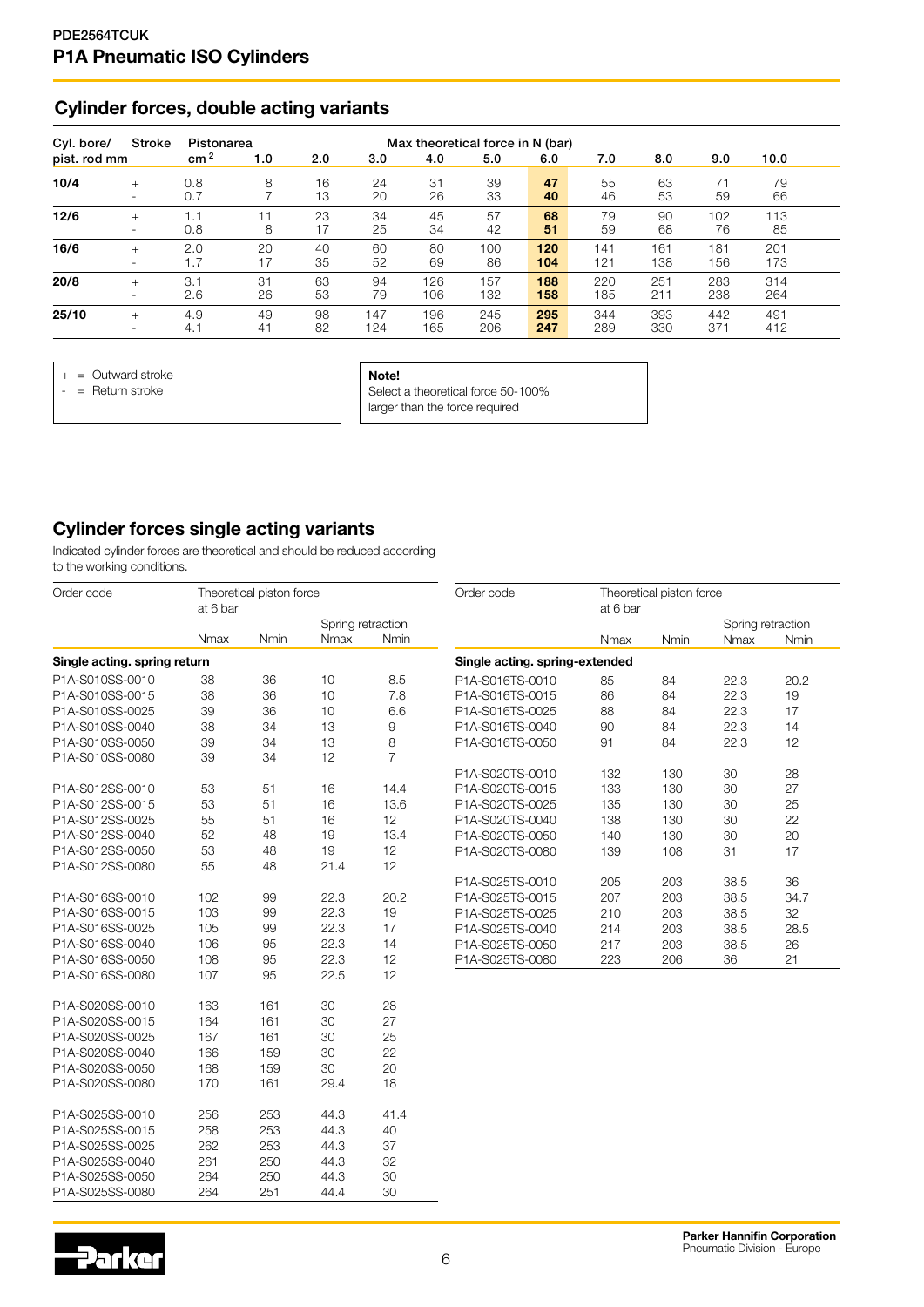## Main data

| Cylinder                             | Cylinder |                 | Piston rod |                 |                | Total mass        |                                 | Air                    | Conn.          |
|--------------------------------------|----------|-----------------|------------|-----------------|----------------|-------------------|---------------------------------|------------------------|----------------|
| designation                          | bore     | area            | bore       | area            | thread         | at 0 mm<br>stroke | addition<br>per 10<br>mm stroke | consump-<br>tion       | thread         |
|                                      | mm       | cm <sup>2</sup> | mm         | cm <sup>2</sup> |                | kg                | kg                              | litres                 |                |
| Double acting. cushioned stroke      |          |                 |            |                 |                |                   |                                 |                        |                |
| P1A-S010D                            | 10       | 0.78            | 4          | 0.13            | M4             | 0.04              | 0.003                           | 0.01001                | M <sub>5</sub> |
| P1A-S012D                            | 12       | 1.13            | 6          | 0.28            | M <sub>6</sub> | 0.07              | 0.004                           | 0.0139 <sup>1</sup>    | M <sub>5</sub> |
| P1A-S016D                            | 16       | 2.01            | 6          | 0.28            | M <sub>6</sub> | 0.09              | 0.005                           | $0.0262$ <sup>1)</sup> | M <sub>5</sub> |
| P1A-S020D                            | 20       | 3.14            | 8          | 0.50            | M <sub>8</sub> | 0.18              | 0.007                           | $0.0405$ <sup>1)</sup> | G1/8           |
| P1A-S025D                            | 25       | 4.91            | 10         | 0.78            | M10x1.25       | 0.25              | 0.011                           | 0.0633 <sup>1</sup>    | G1/8           |
| Double acting. adjustable cushioning |          |                 |            |                 |                |                   |                                 |                        |                |
| P1A-S016M                            | 16       | 2.01            | 6          | 0.28            | M <sub>6</sub> | 0.09              | 0.005                           | 0.0262 <sup>1</sup>    | M <sub>5</sub> |
| P1A-S020M                            | 20       | 3.14            | 8          | 0.50            | M <sub>8</sub> | 0.18              | 0.007                           | 0.0405 <sup>1</sup>    | G1/8           |
| P1A-S025M                            | 25       | 4.91            | 10         | 0.78            | M10x1.25       | 0.25              | 0.011                           | 0.0633 <sup>1</sup>    | G1/8           |
| Single acting. spring return         |          |                 |            |                 |                |                   |                                 |                        |                |
| P1A-S010SS                           | 10       | 0.78            | 4          | 0.13            | M4             | 0.04              | 0.003                           | $0.0055$ <sup>1)</sup> | M <sub>5</sub> |
| P1A-S012SS                           | 12       | 1.13            | 6          | 0.28            | M <sub>6</sub> | 0.08              | 0.004                           | 0.00791                | M <sub>5</sub> |
| P1A-S016SS                           | 16       | 2.01            | 6          | 0.28            | M <sub>6</sub> | 0.10              | 0.005                           | $0.0141^{1}$           | M <sub>5</sub> |
| P1A-S020SS                           | 20       | 3.14            | 8          | 0.50            | M <sub>8</sub> | 0.18              | 0.007                           | 0.02201                | G1/8           |
| P1A-S025SS                           | 25       | 4.91            | 10         | 0.78            | M10x1.25       | 0.26              | 0.011                           | 0.03441                | G1/8           |
| Single acting. spring-extended       |          |                 |            |                 |                |                   |                                 |                        |                |
| P1A-S016TS                           | 16       | 2.01            | 6          | 0.28            | M <sub>6</sub> | 0.10              | 0.005                           | 0.01411                | M <sub>5</sub> |
| P1A-S020TS                           | 20       | 3.14            | 8          | 0.50            | M <sub>8</sub> | 0.18              | 0.007                           | 0.02201                | G1/8           |
| P1A-S025TS                           | 25       | 4.91            | 10         | 0.78            | M10x1.25       | 0.26              | 0.011                           | 0.03441                | G1/8           |

1) Free air consumption per 10 mm stroke length for a double stroke at 6 bar

## Working medium, air quality

Working medium Dry, filtered compressed air to ISO 8573-1 class 3.4.3.

#### Recommended air quality for cylinders

For best possible service life and trouble-free operation, ISO 8573-1 quality class 3.4.3 should be used. This means 5 µm filter (standard filter) dew point +3 ºC for indoor operation (a lower dew point should be selected for outdoor operation) and oil concentration 1.0 mg oil/m3, which is what a standard compressor with a standard filter gives.

## Additional data

| Working pressure<br>Working temperature | max 10 bar<br>max $+80 °C$<br>min $-20 °C$  |
|-----------------------------------------|---------------------------------------------|
| High-temperature version                | max $+150^{\circ}$ C<br>min $-10^{\circ}$ C |

Prelubricated, further lubrication is not normally necessary. If additional lubrication is introduced it must be continued.

#### ISO 8573-1 quality classes

| Quality<br>class |                       | <b>Pollution</b>                               | Water                          | Oil                                            |  |  |  |
|------------------|-----------------------|------------------------------------------------|--------------------------------|------------------------------------------------|--|--|--|
|                  | particle<br>size (µm) | max con-<br>centration<br>(mg/m <sup>3</sup> ) | max press<br>dew point<br>(°C) | max con-<br>centration<br>(mg/m <sup>3</sup> ) |  |  |  |
|                  | 0.1                   | 0.1                                            | -70                            | 0.01                                           |  |  |  |
| 2                |                       |                                                | $-40$                          | 0.1                                            |  |  |  |
| 3                | 5                     | 5                                              | $-20$                          | 1.0                                            |  |  |  |
| 4                | 15                    | 8                                              | $+3$                           | 5.0                                            |  |  |  |
| 5                | 40                    | 10                                             | $+7$                           | 25.                                            |  |  |  |
| 6                |                       |                                                | $+10$                          |                                                |  |  |  |

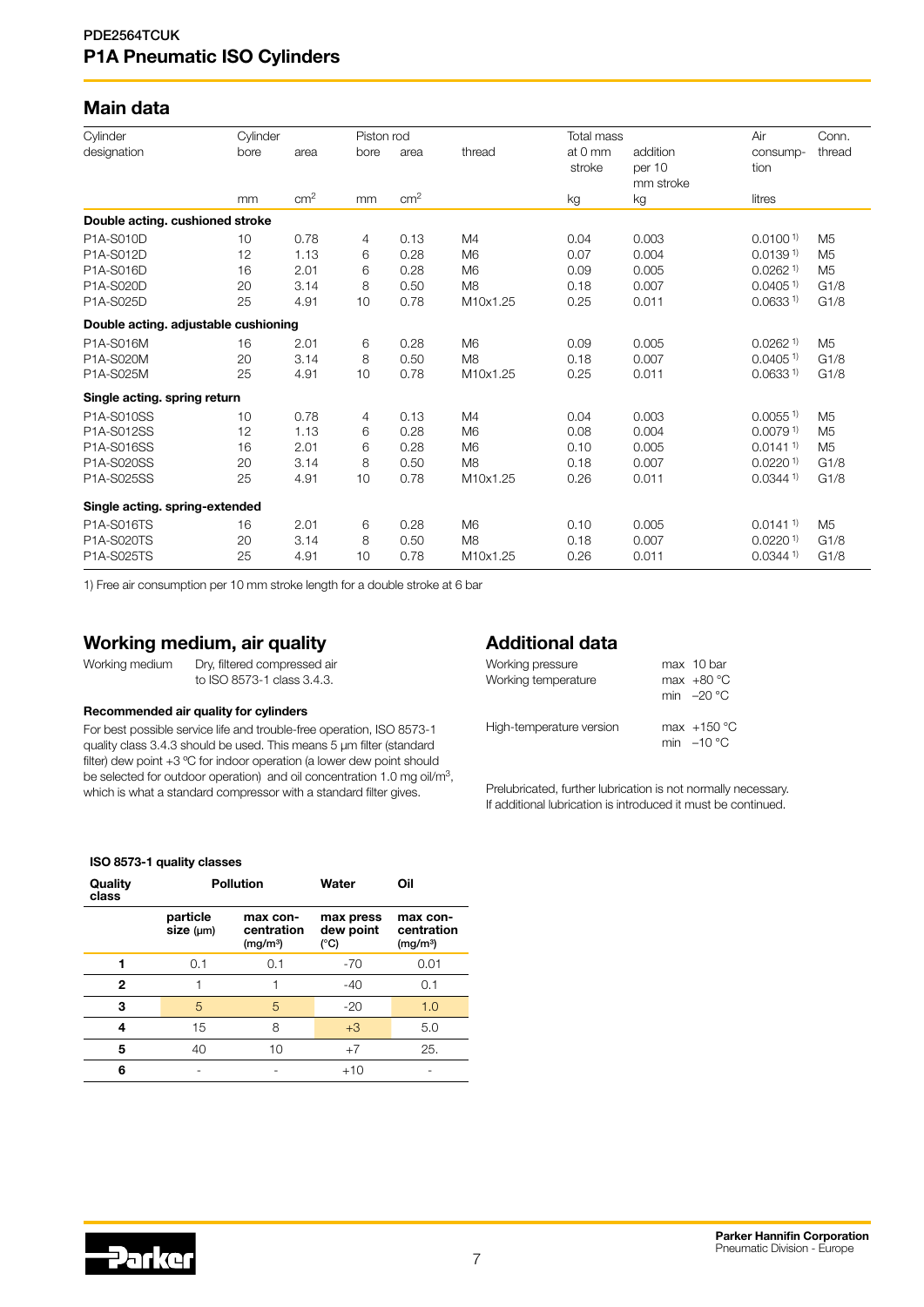## Material specification

| Piston rod         | Stainless steel, DIN X 10 CrNiS 189  |
|--------------------|--------------------------------------|
| Piston rod bearing | Multilayer PTFE/steel                |
| End covers         | Anodized aluminium                   |
| O-ring, internal   | Nitrile rubber, NBR                  |
| Cylinder barrel    | Stainless steel, DIN X 5 CrNi 18 10  |
| Magnet holder      | Thermoplastic elastomer              |
| Magnet             | Plastic-coated magnetic material     |
| Return spring      | Surface-treated steel                |
| Cushioning screw   | Stainless steel, DIN X 10 CrNiS 18 9 |

### Variants Mini ISO:

## Standard-temperature version, type S:

| Piston rod seal | Nitrile rubber, NBR       |
|-----------------|---------------------------|
| Piston complete | Nitrile rubber, NBR/steel |

#### High-temperature version, type F:

Spare part = new cylinder

Piston rod seal Fluorocarbon rubber, FPM Piston complete HNBR/steel

#### Cylinders with outer sealings in fluorcarbon, type V:

Piston rod seal/ Scraper ring Fluorocarbon rubber, FPM

## Cushioning diagram

Use the diagram below to determine the necessary size of cylinder to provide the requisite cushioning performance. The maximum cushioning performance, as indicated in the diagram, is based on the following assumptions:

- Low load, i.e. low pressure drop across the piston
- Steady-state piston speed
- Correctly adjusted cushioning screw

The load is the sum of the internal and external friction, together with any gravity forces. At high relative loading it is recommended that, for a given speed, the load should be reduced by a factor of 2.5, or that, for a given mass, the speed should be reduced by a factor of 1.5. These factors apply in relation to the maximum performance as shown in the diagram.

Fixed end-cushioning Speed [m/s]



Adjustable pneumatic end-cushioning Speed [m/s]

![](_page_7_Figure_20.jpeg)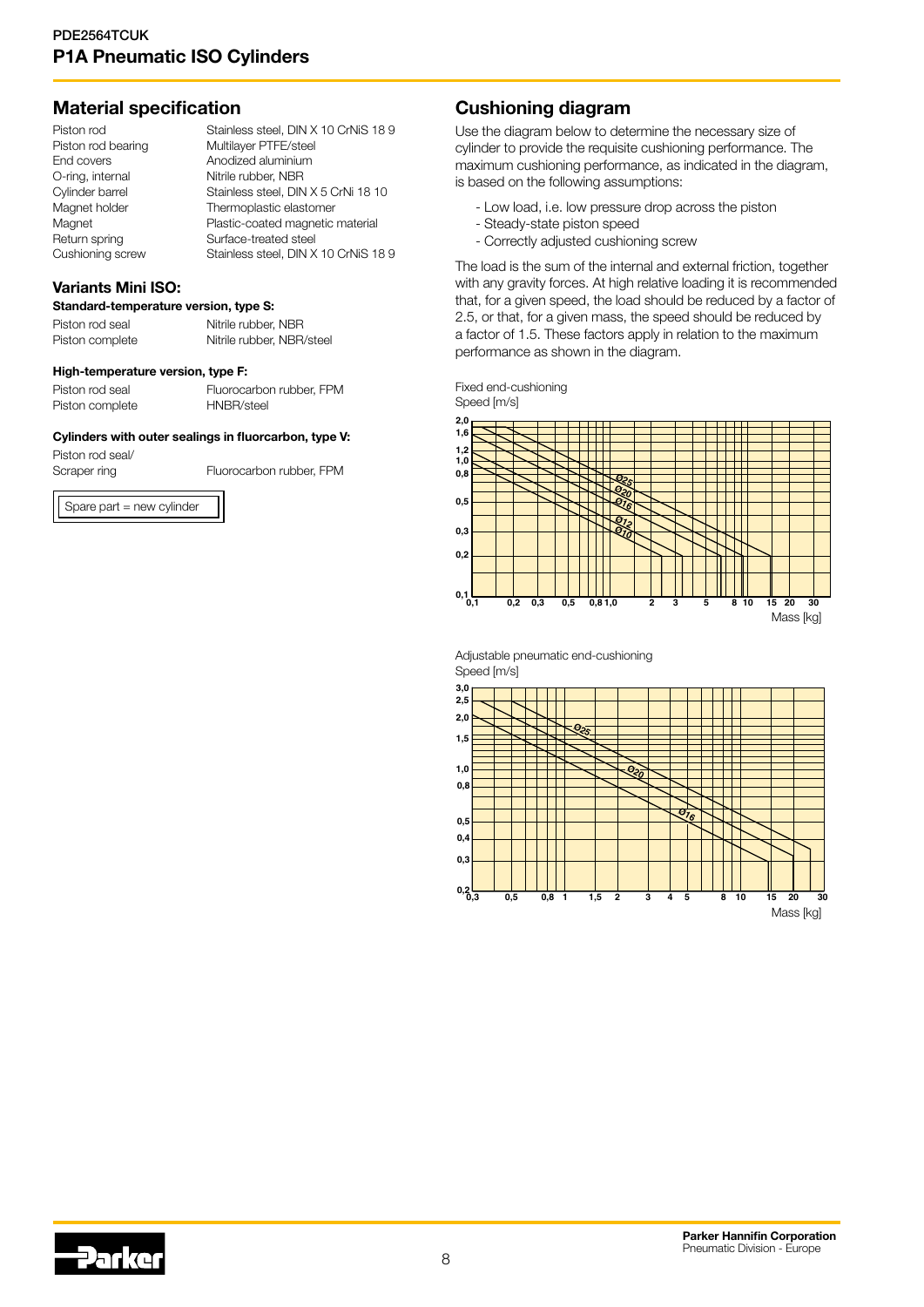## **Dimensions**

![](_page_8_Figure_2.jpeg)

| Cylinder bore   | EE.            | Ø BE     | Ø CD H9 | BF |    | AF | WH ± 1.2 | AM 0/-2 | Ø KK           | <b>SW</b>                | C    | EW | Н    | ØR   |
|-----------------|----------------|----------|---------|----|----|----|----------|---------|----------------|--------------------------|------|----|------|------|
| mm              |                | mm       | mm      | mm | mm | mm | mm       | mm      | mm             | mm                       | mm   | mm | mm   | mm   |
| 10              | M <sub>5</sub> | M12x1.25 | 4       | 10 | 6  | 12 | 16       | 12      | M4             | $\overline{\phantom{0}}$ | 13,0 | -8 | 13,5 | 16,0 |
| 12              | M <sub>5</sub> | M16x1,50 | 6       | 13 | 9  | 18 | 22       | 16      | M <sub>6</sub> | 5                        | 17,8 | 12 | 17,4 | 20,0 |
| $16^{1}$        | M <sub>5</sub> | M16x1,50 | 6       | 13 | 9  | 18 | 22       | 16      | M <sub>6</sub> | 5                        | 23,8 | 12 | 23,4 | 27.0 |
| $16^{2}$        | M <sub>5</sub> | M16x1,50 | 6       | 13 | 9  | 18 | 22       | 16      | M <sub>6</sub> | 5                        | 17,8 | 12 | 17,5 | 20,0 |
| 20 <sup>1</sup> | G1/8           | M22x1,50 | 8       | 14 | 12 | 20 | 24       | 20      | M <sub>8</sub> |                          | 23.9 | 16 | 23,9 | 28.0 |
| $20^{2}$        | G1/8           | M22x1,50 | 8       | 14 | 12 | 20 | 24       | 20      | M <sub>8</sub> |                          | 23,8 | 16 | 23,4 | 27,0 |
| $25^{11}$       | G1/8           | M22x1,50 | 8       | 14 | 12 | 22 | 28       | 22      | M10x1,25       | 9                        | 26,9 | 16 | 26,9 | 31,5 |
| $25^{2}$        | G1/8           | M22x1.50 | 8       | 14 | 12 | 22 | 28       | 22      | M10x1.25       | 9                        | 26,8 | 16 | 26,6 | 31.0 |

1) SS / TS single acting 2) DS / MS double acting

Double acting cylinders

| Cylinder bore                        |     |     | ZJ             |     |     | XC             |     |     | Р   |               |     |     |    |    |    |     |     |     |
|--------------------------------------|-----|-----|----------------|-----|-----|----------------|-----|-----|-----|---------------|-----|-----|----|----|----|-----|-----|-----|
| mm                                   |     |     | mm             |     |     | mm             |     |     | mm  |               |     |     |    |    |    |     |     |     |
| 10                                   |     |     | $84 +$ stroke  |     |     | $64 +$ stroke  |     |     |     | $46 +$ stroke |     |     |    |    |    |     |     |     |
| 12                                   |     |     | $99 +$ stroke  |     |     | $75 +$ stroke  |     |     |     | $48 +$ stroke |     |     |    |    |    |     |     |     |
| 16 <sup>2</sup>                      |     |     | $104 +$ stroke |     |     | $82 +$ stroke  |     |     |     | $53 +$ stroke |     |     |    |    |    |     |     |     |
| $20^{2}$                             |     |     | 125 + stroke   |     |     | $95 +$ stroke  |     |     |     | $67 +$ stroke |     |     |    |    |    |     |     |     |
| $25^{2}$                             |     |     | 132 + stroke   |     |     | $104 +$ stroke |     |     |     | $68 +$ stroke |     |     |    |    |    |     |     |     |
| Single-acting. spring return. type S |     |     |                |     |     |                |     |     |     |               |     |     |    |    |    |     |     |     |
| Stroke/                              | 10  | 15  | 25             | 40  | 50  | 80             | 10  | 15  | 25  | 40            | 50  | 80  | 10 | 15 | 25 | 40  | 50  | 80  |
| Cylinder bore                        | ХC  | XC  | ХC             | XC  | XC  | ХC             | ZJ  | ZJ  | ZJ  | ZJ            | ZJ  | ZJ  | P  | P  | P  | P   | P   | P   |
| mm                                   | mm  | mm  | mm             | mm  | mm  | mm             | mm  | mm  | mm  | mm            | mm  | mm  | mm | mm | mm | mm  | mm  | mm  |
| 10                                   | 74  | 79  | 89             | 126 | 136 | 174            | 94  | 99  | 109 | 146           | 156 | 194 | 56 | 61 | 71 | 108 | 118 | 156 |
| 12                                   | 85  | 90  | 100            | 132 | 142 | 185            | 109 | 114 | 124 | 156           | 166 | 209 | 58 | 63 | 73 | 105 | 115 | 158 |
| 16                                   | 92  | 97  | 107            | 122 | 132 | 184            | 114 | 119 | 129 | 144           | 154 | 206 | 63 | 68 | 78 | 93  | 103 | 155 |
| 20                                   | 105 | 110 | 120            | 135 | 145 | 191            | 135 | 140 | 150 | 165           | 175 | 221 | 77 | 82 | 92 | 107 | 117 | 163 |
| 25                                   | 114 | 119 | 129            | 144 | 154 | 201            | 142 | 147 | 157 | 172           | 182 | 229 | 78 | 83 | 93 | 108 | 118 | 165 |

| Single-acting. spring-extended. type T |                 |                 |                 |                 |                 |                          |           |          |                   |           |                   |                          |              |     |     |     |     |     |
|----------------------------------------|-----------------|-----------------|-----------------|-----------------|-----------------|--------------------------|-----------|----------|-------------------|-----------|-------------------|--------------------------|--------------|-----|-----|-----|-----|-----|
| Stroke/                                | 10              | 15              | 25              | 40              | 50              | 80                       | 10        | 15       | 25                | 40        | 50                | -80                      | 10           | 15  | 25  | 40  | -50 | -80 |
| Cylinder bore                          | XC <sup>3</sup> | XC <sup>3</sup> | XC <sup>3</sup> | XC <sup>3</sup> | XC <sup>3</sup> | XC <sup>3</sup>          | $ZJ^{3)}$ | $ZJ^{3}$ | $Z_{\rm J}^{(3)}$ | $ZJ^{3)}$ | $Z_{\rm J}^{(3)}$ | $Z_{\rm J}$ 3)           | $\mathsf{P}$ | P   |     | D   | D   | P   |
| mm                                     | mm              | mm              | mm              | mm              | mm              | mm                       | mm        | mm       | mm                | mm        | mm                | mm                       | mm           | mm  | mm  | mm  | mm  | mm  |
| 16                                     | 107             |                 | 122             | 137             | 147             | $\overline{\phantom{m}}$ | 129       | 134      | 144               | 159       | 169               | $\overline{\phantom{m}}$ | 78           | -83 | 93  | 108 | 118 |     |
| 20                                     | 120             | 125             | '35             | 150             | 160             | 195                      | 150       | 155      | 165               | 180       | 190               | 225                      | 92           | 97  | 107 | 122 | 132 | 167 |
| 25                                     | 129             | 34              | 44              | 159             | 169             | 205                      | 157       | 162      | 172               | 187       | 197               | 233                      | 93           | 98  | 108 | 123 | 133 | 169 |

3) With piston rod retracted. as shown in the dimension drawing Length tolerances  $\pm 1$  mm

Stroke length tolerances  $+1.5/0$  mm

Cylinders are supplied complete with mounting and adjusting nuts. Cylinders with through piston rod are supplied complete with two adjusting nuts and one mounting nut.

![](_page_8_Picture_12.jpeg)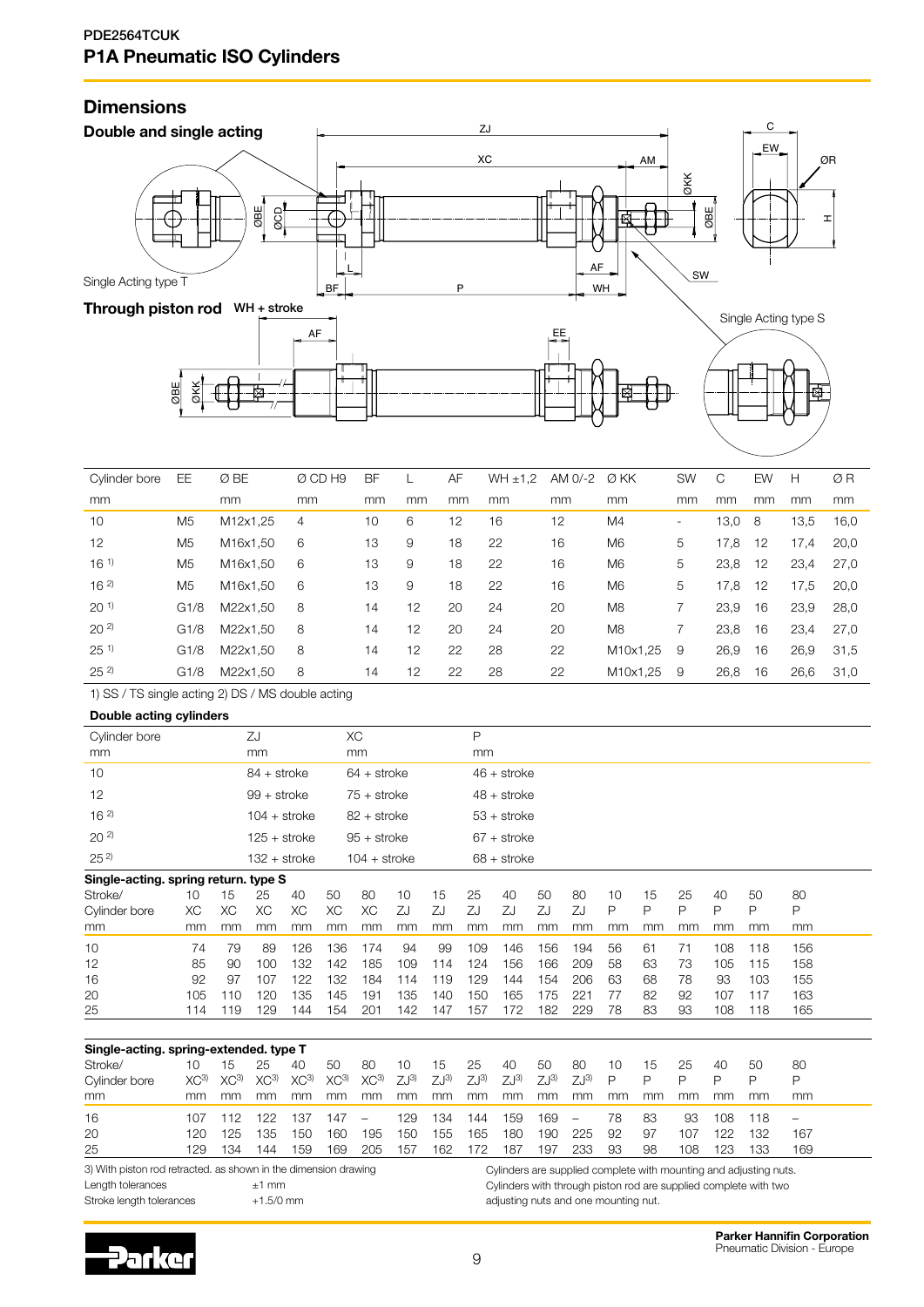## Guide for selecting suitable tubing

The selection of the correct size of tubing is often based on experience, with no great thought to optimizing energy efficiency and cylinder velocity. This is usually acceptable, but making a rough calculation can result in worthwhile economic gains.

## The following is the basic principle:

- 1.The primary line to the working valve could be over sized (this does not cause any extra air consumption and consequently does not create any extra costs in operation).
- 2.The tubes between the valve and the cylinder should, however, be optimized according to the principle that an insufficient bore throttles the flow and thus limits the cylinder speed, while an oversized pipe creates a dead volume which increases the air consumption and filling time.

The chart below is intended to help when selecting the correct size of tube to use between the valve and the cylinder.

### The following prerequisites apply:

The cylinder load should be about 50% of the theoretical force (= normal load). A lower load gives a higher velocity and vice versa. The tube size is selected as a function of the cylinder bore, the desired cylinder velocity and the tube length between the valve and the cylinder.

If you want to use the capacity of the valve to its maximum, and obtain maximum speed, the tubing should be chosen so that they at least correspond with the equivalent restriction diameter (see description below), so that the tubing does not restrict the total flow. This means that a short tubing must have at least the equivalent restriction diameter. If the tubing is longer, choose it from the table below. Straight fittings should be chosen for highest flow rates. (Elbow and banjo fittings cause restriction.)

![](_page_9_Figure_10.jpeg)

1) The "equivalent throttling bore" is a long throttle (for example a tube) or a series of throttles (for example, through a valve) converted to a short throttle which gives a corresponding flow rate. This should not be confused with the "orifice" which is sometimes specified for valves. The value for the orifice does not normally take account of the fact that the valve contains a number of throttles.

2) Qn is a measure of the valve flow capacity, with flow measured in litre per minute (l/min) at 6 bar(e) supply pressure and 1 bar pressure drop across the valve.

![](_page_9_Picture_13.jpeg)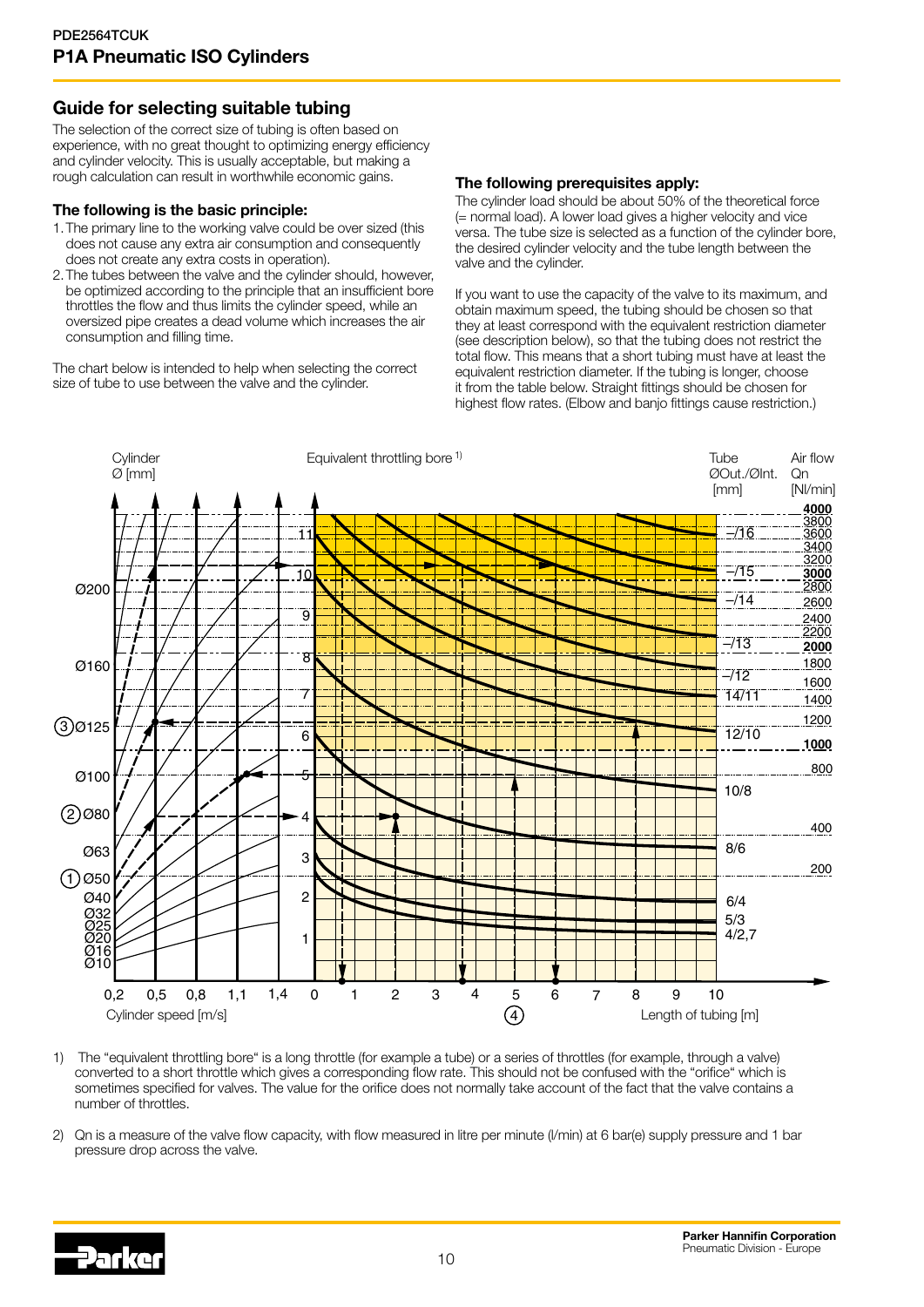## Example  $\bigoplus$ : Which tube diameter should be used?

A 50 mm bore cylinder is to be operated at 0.5 m/s. The tube length between the valve and cylinder is 2 m. In the diagram we follow the line from 50 mm bore to 0.5 m/s and get an "equivalent throttling bore" of approximately 4 mm. We continue out to the right in the chart and intersect the line for a 2 m tube between the curves for 4 mm (6/4 tube) and 6 mm (8/6 tube). This means that a 6/4 tube throttles the velocity somewhat, while an 8/6 tube is a little too large. We select the 8/6 tube to obtain full cylinder velocity.

## Example 2: What cylinder velocity will be obtained?

A 80 mm bore cylinder will be used, connected by 8 m 12/10 tube to a P2L-B valve. What cylinder velocity will we get? We refer to the diagram and follow the line from 8 mm tube length up to the curve for 12/10 tube. From there, we go horizontally to the curve for the Ø80 cylinder. We find that the velocity will be about  $0.5 \, \text{m/s}$ .

## Example 3: What is the minimum inner diameter and maximum lenght of tube?

For a application a 125 mm bore cylinder will be used. Maximum velocity of piston rod is 0.5 m/s. The cylinder will be controlled by a P2L-D valve. What diameter of tube can be used and what is maximum lenght of tube.

We refer to the diagram. We start at the left side of the diagram cylinder Ø125. We follow the line until the intersection with the velocity line of 0.5 m/s. From here we draw a horizontal line in the diagram. This line shows us we need an equivalent

throttling bore of approximately 10 mm. Following this line horizontally we cross a few intersections. These intersections shows us the minimum inner diameter (rightside diagram) in combination with the maximum length of tube (bottomside diagram).

For example:

Intersection one: When a tube (14/11) will be used, the maximum length of tube is 0.7 meter. Intersection two: When a tube  $(-/13)$  will be used. the maximum length of tube is 3.7 meter. Intersection three: When a tube  $(-/14)$  will be used. the maximum length of tube is 6 meter.

## Example (4) : Determining tube size and cylinder velocity with a particular cylinder and valve?

For an application using a 40 mm bore cylinder with a valve with Qn=800 Nl/min. The distance between the cylinder and valve has been set to 5 m.

Tube dimension: What tube bore should be selected to obtain the maximum cylinder velocity? Start at pipe length 5 m, follow the line up to the intersection with 800 Nl/min. Select the next largest tube diameter, in this case Ø10/8 mm.

**Cylinder velocity:** What maximum cylinder velocity will be obtained? Follow the line for 800 Nl/min to the left until it intersects with the line for the Ø40 mm cylinder. In this example, the speed is just above 1.1 m/s.

## Valve series with respective flows in Nl/minute

| <b>Valve series</b>                               | Qn in NI/Min |
|---------------------------------------------------|--------------|
| Valvetronic Solstar                               | 33           |
| Interface PS1                                     | 100          |
| Adex A05                                          | 173          |
| Moduflex size 1, $(2 \times 3/2)$                 | 220          |
| Valvetronic PVL-B 5/3 closed centre, 6 mm push in | 290          |
| Moduflex size 1, (4/2)                            | 320          |
| B43 Manual and mechanical                         | 340          |
| Valvetronic PVL-B 2 x 2/3, 6 mm push in           | 350          |
| Valvetronic PVL-B 5/3 closed centre, G1/8         | 370          |
| Compact Isomax DX02                               | 385          |
| Valvetronic PVL-B 2 x 3/2 G1/8                    | 440          |
| Valvetronic PVL-B 5/2, 6 mm push in               | 450          |
| Valvetronic PVL-B 5/3 vented centre, 6 mm push in | 450          |
| Moduflex size 2, $(2 \times 3/2)$                 | 450          |
| Flowstar P2V-A                                    | 520          |
| Valvetronic PVL-B 5/3 vented centre, G1/8         | 540          |
| Valvetronic PVL-B 5/2, G1/8                       | 540          |
| Valvetronic PVL-C 2 x 3/2, 8 mm push in           | 540          |
| Adex A12                                          | 560          |
| Valvetronic PVL-C 2 x 3/2 G1/8                    | 570          |
| Compact Isomax DX01                               | 585          |
| <b>VIKING Xtreme P2LAX</b>                        | 660          |
| Valvetronic PVL-C 5/3 closed centre, 8 mm push in | 700          |
| Valvetronic PVL-C 5/3 vented centre, G1/4         | 700          |
| <b>B3-Series</b>                                  | 780          |
| Valvetronic PVL-C 5/3 closed centre, G1/4         | 780          |
| Moduflex size 2, (4/2)                            | 800          |
| Valvetronic PVL-C 5/2, 8 mm push in               | 840          |
| Valvetronic PVL-C 5/3 vented centre, 8 mm push in | 840          |
| Valvetronic PVL-C 5/2, G1/4                       | 840          |
| Flowstar P2V-B                                    | 1090         |
| <b>ISOMAX DX1</b>                                 | 1150         |
| B53 Manual and mechanical                         | 1160         |
| <b>B4-Series</b>                                  | 1170         |
| <b>VIKING Xtreme P2LBX</b>                        | 1290         |
| B5-Series, G1/4                                   | 1440         |
| Airline Isolator Valve VE22/23                    | 1470         |
| <b>ISOMAX DX2</b>                                 | 2330         |
| VIKING Xtreme P2LCX, G3/8                         | 2460         |
| VIKING Xtreme P2LDX, G1/2                         | 2660         |
| <b>ISOMAX DX3</b>                                 | 4050         |
| Airline Isolator Valve VE42/43                    | 5520         |
| Airline Isolator Valve VE82/83                    | 13680        |

![](_page_10_Picture_17.jpeg)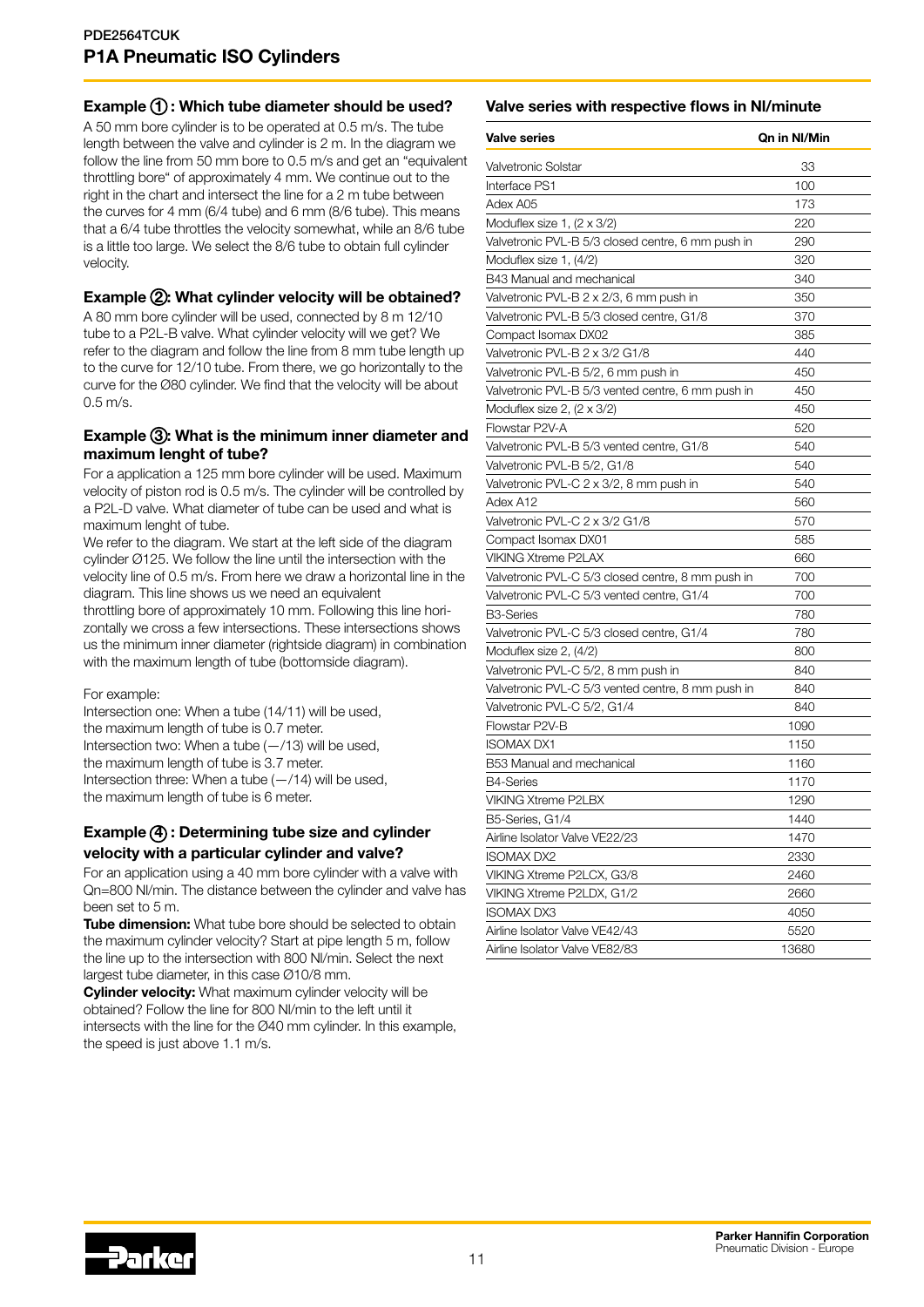## Order key

![](_page_11_Figure_2.jpeg)

## Stroke length

| Cylinder                                      | Cylinder |           |           |    |           | ● Standard stroke length in mm |           |           |           |        |        |        |           | Non standard stroke length |           |        |        |
|-----------------------------------------------|----------|-----------|-----------|----|-----------|--------------------------------|-----------|-----------|-----------|--------|--------|--------|-----------|----------------------------|-----------|--------|--------|
| designation                                   | bore     | 10        | 15        | 20 | $25*$     | 30                             | 40        | $50*$     | $80*$     | $100*$ | $125*$ | $160*$ | $200*$    | 250* 320*                  |           | $400*$ | $500*$ |
| Double acting with fixed end-cushioning:      |          |           |           |    |           |                                |           |           |           |        |        |        |           |                            |           |        |        |
| P1A-S010D                                     | 10       |           |           |    |           |                                |           |           |           |        | ●      |        |           |                            |           |        |        |
| P1A-S012D                                     | 12       | $\bullet$ | $\bullet$ |    | $\bullet$ |                                |           | 0         | 0         |        | 0      | 0      | $\bullet$ |                            |           |        |        |
| P1A-S016D                                     | 16       | $\bullet$ | $\bullet$ |    | ●         | 0                              |           | ●         | 0         |        | 0      |        |           |                            |           |        |        |
| P1A-S020D                                     | 20       | $\bullet$ | 0         |    | ●         |                                |           | ●         | ●         |        | ●      |        |           |                            | 0         |        | $**$   |
| P1A-S025D                                     | 25       | 0         |           |    |           |                                |           |           |           |        |        |        |           |                            |           |        | $**$   |
| Double acting with adjustable end-cushioning: |          |           |           |    |           |                                |           |           |           |        |        |        |           |                            |           |        |        |
| P1A-S016M                                     | 16       |           |           |    | ●         |                                |           | o         |           |        |        |        |           |                            | $\bullet$ | ●      |        |
| P1A-S020M                                     | 20       |           |           |    | ●         |                                |           | 0         | ●         |        | 0      | ●      |           | $\bullet$                  | $\bullet$ |        | $***$  |
| P1A-S025M                                     | 25       |           |           |    |           |                                |           |           |           |        |        |        |           |                            | $\bullet$ |        | $**$   |
| Single acting, spring return:                 |          |           |           |    |           |                                |           |           |           |        |        |        |           |                            |           |        |        |
| P1A-S010SS                                    | 10       | $\bullet$ | ۰         |    | $\bullet$ |                                |           |           | $\bullet$ |        |        |        |           |                            |           |        |        |
| P1A-S012SS                                    | 12       | $\bullet$ | $\bullet$ |    | $\bullet$ |                                |           | $\bullet$ | $\bullet$ |        |        |        |           |                            |           |        |        |
| P1A-S016SS                                    | 16       | $\bullet$ | $\bullet$ |    | $\bullet$ |                                | $\bullet$ | $\bullet$ | $\bullet$ |        |        |        |           |                            |           |        |        |
| P1A-S020SS                                    | 20       | $\bullet$ |           |    | $\bullet$ |                                |           |           |           |        |        |        |           |                            |           |        |        |
| P1A-S025SS                                    | 25       | $\bullet$ | $\bullet$ |    | $\bullet$ |                                | $\bullet$ | ●         | $\bullet$ |        |        |        |           |                            |           |        |        |
| Single acting, spring-extended:               |          |           |           |    |           |                                |           |           |           |        |        |        |           |                            |           |        |        |
| P1A-S016TS                                    | 16       | $\bullet$ | $\bullet$ |    | $\bullet$ |                                | $\bullet$ |           |           |        |        |        |           |                            |           |        |        |
| P1A-S020TS                                    | 20       | $\bullet$ | $\bullet$ |    | $\bullet$ |                                |           |           | $\bullet$ |        |        |        |           |                            |           |        |        |
| P1A-S025TS                                    | 25       | $\bullet$ |           |    | $\bullet$ |                                | ●         |           | ●         |        |        |        |           |                            |           |        |        |

\* Standard stroke lengths in mm according to ISO 4393

Max stroke 1000 mm

![](_page_11_Picture_7.jpeg)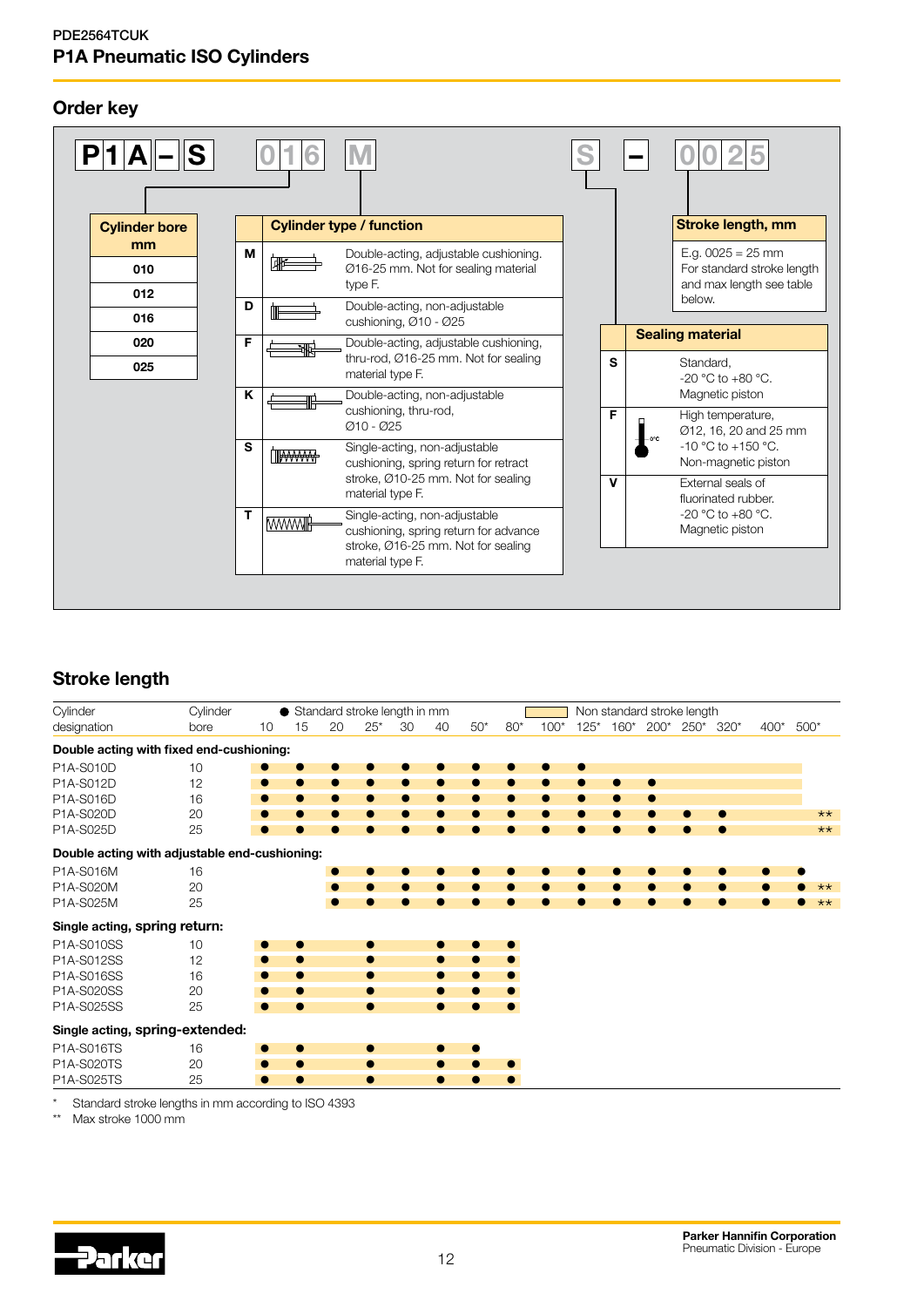## Data

Working pressure max. 10 bar<br>Working temperature max. +80 °C Working temperature

min. –20 °C

![](_page_12_Picture_4.jpeg)

## Single-acting spring return Fixed end cushioning

![](_page_12_Picture_6.jpeg)

| Cyl.bore   | <b>Stroke</b> | Order code      |
|------------|---------------|-----------------|
| mm         | mm            |                 |
| 10         | 10            | P1A-S010SS-0010 |
| Conn. M5   | 15            | P1A-S010SS-0015 |
|            | 25            | P1A-S010SS-0025 |
|            | 40            | P1A-S010SS-0040 |
|            | 50            | P1A-S010SS-0050 |
|            | 80            | P1A-S010SS-0080 |
| 12         | 10            | P1A-S012SS-0010 |
| Conn. M5   | 15            | P1A-S012SS-0015 |
|            | 25            | P1A-S012SS-0025 |
|            | 40            | P1A-S012SS-0040 |
|            | 50            | P1A-S012SS-0050 |
|            | 80            | P1A-S012SS-0080 |
| 16         | 10            | P1A-S016SS-0010 |
| Conn. M5   | 15            | P1A-S016SS-0015 |
|            | 25            | P1A-S016SS-0025 |
|            | 40            | P1A-S016SS-0040 |
|            | 50            | P1A-S016SS-0050 |
|            | 80            | P1A-S016SS-0080 |
| 20         | 10            | P1A-S020SS-0010 |
| Conn. G1/8 | 15            | P1A-S020SS-0015 |
|            | 25            | P1A-S020SS-0025 |
|            | 40            | P1A-S020SS-0040 |
|            | 50            | P1A-S020SS-0050 |
|            | 80            | P1A-S020SS-0080 |
| 25         | 10            | P1A-S025SS-0010 |
| Conn. G1/8 | 15            | P1A-S025SS-0015 |
|            | 25            | P1A-S025SS-0025 |
|            | 40            | P1A-S025SS-0040 |
|            | 50            | P1A-S025SS-0050 |
|            | 80            | P1A-S025SS-0080 |

![](_page_12_Picture_8.jpeg)

## Single-acting

## spring-extended Fixed end cushioning

**MWWW** 

| Cyl.bore   | <b>Stroke</b> | Order code                                |
|------------|---------------|-------------------------------------------|
| mm         | mm            |                                           |
| 16         | 10            | P <sub>1</sub> A-S016TS-0010              |
| Conn, M5   | 15            | P <sub>1</sub> A-S <sub>016</sub> TS-0015 |
|            | 25            | P1A-S016TS-0025                           |
|            | 40            | P1A-S016TS-0040                           |
|            | 50            | P <sub>1</sub> A-S <sub>016</sub> TS-0050 |
| 20         | 10            | P <sub>1</sub> A-S020TS-0010              |
| Conn. G1/8 | 15            | P <sub>1</sub> A-S020TS-0015              |
|            | 25            | P1A-S020TS-0025                           |
|            | 40            | P1A-S020TS-0040                           |
|            | 50            | P <sub>1</sub> A-S020TS-0050              |
|            | 80            | P1A-S020TS-0080                           |
| 25         | 10            | P <sub>1</sub> A-S025TS-0010              |
| Conn. G1/8 | 15            | P1A-S025TS-0015                           |
|            | 25            | P1A-S025TS-0025                           |
|            | 40            | P1A-S025TS-0040                           |
|            | 50            | P1A-S025TS-0050                           |
|            | 80            | P <sub>1</sub> A-S025TS-0080              |

Cylinders are supplied complete with neck mounting and piston rod nuts.

Cylinders are supplied complete with neck mounting and piston rod nuts.

![](_page_12_Picture_15.jpeg)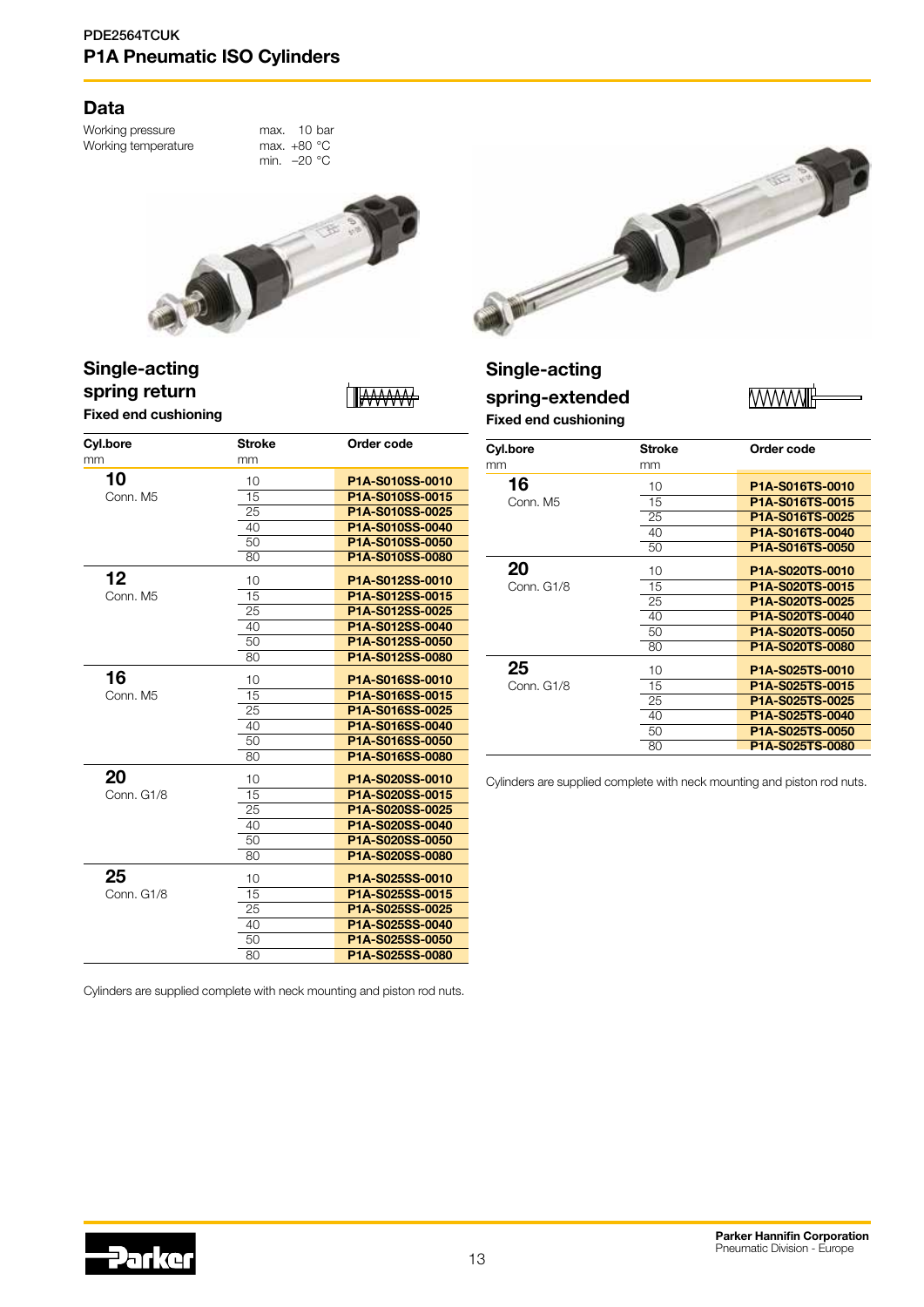## Data

Working pressure max. 10 bar<br>Working temperature max. +80 °C Working temperature

```
min. –20 °C
```
![](_page_13_Picture_4.jpeg)

## Double-acting

| <b>Fixed end cushioning</b> |        |                 |
|-----------------------------|--------|-----------------|
| Cyl.bore                    | Stroke | Order code      |
| mm                          | mm     |                 |
| 10                          | 10     | P1A-S010DS-0010 |
| Conn, M5                    | 15     | P1A-S010DS-0015 |
|                             | 20     | P1A-S010DS-0020 |
|                             | 25     | P1A-S010DS-0025 |
|                             | 30     | P1A-S010DS-0030 |
|                             | 40     | P1A-S010DS-0040 |
|                             | 50     | P1A-S010DS-0050 |
|                             | 80     | P1A-S010DS-0080 |
|                             | 100    | P1A-S010DS-0100 |
| Max stroke 500 mm           | 125    | P1A-S010DS-0125 |
| 12                          | 10     | P1A-S012DS-0010 |
| Conn. M5                    | 15     | P1A-S012DS-0015 |
|                             | 20     | P1A-S012DS-0020 |
|                             | 25     | P1A-S012DS-0025 |
|                             | 30     | P1A-S012DS-0030 |
|                             | 40     | P1A-S012DS-0040 |
|                             | 50     | P1A-S012DS-0050 |
|                             | 80     | P1A-S012DS-0080 |
|                             | 100    | P1A-S012DS-0100 |
|                             | 125    | P1A-S012DS-0125 |
|                             | 160    | P1A-S012DS-0160 |
| Max stroke 500 mm           | 200    | P1A-S012DS-0200 |
| 16                          | 10     | P1A-S016DS-0010 |
| Conn. M5                    | 15     | P1A-S016DS-0015 |
|                             | 20     | P1A-S016DS-0020 |
|                             | 25     | P1A-S016DS-0025 |
|                             | 30     | P1A-S016DS-0030 |
|                             | 40     | P1A-S016DS-0040 |
|                             | 50     | P1A-S016DS-0050 |
|                             | 80     | P1A-S016DS-0080 |
|                             | 100    | P1A-S016DS-0100 |
|                             | 125    | P1A-S016DS-0125 |
|                             | 160    | P1A-S016DS-0160 |
| Max stroke 500 mm           | 200    | P1A-S016DS-0200 |

| Cyl.bore           | <b>Stroke</b> | Order code      |  |  |  |  |  |
|--------------------|---------------|-----------------|--|--|--|--|--|
| mm                 | mm            |                 |  |  |  |  |  |
| 20                 | 10            | P1A-S020DS-0010 |  |  |  |  |  |
| Conn. G1/8         | 15            | P1A-S020DS-0015 |  |  |  |  |  |
|                    | 20            | P1A-S020DS-0020 |  |  |  |  |  |
|                    | 25            | P1A-S020DS-0025 |  |  |  |  |  |
|                    | 30            | P1A-S020DS-0030 |  |  |  |  |  |
|                    | 40            | P1A-S020DS-0040 |  |  |  |  |  |
|                    | 50            | P1A-S020DS-0050 |  |  |  |  |  |
|                    | 80            | P1A-S020DS-0080 |  |  |  |  |  |
|                    | 100           | P1A-S020DS-0100 |  |  |  |  |  |
|                    | 125           | P1A-S020DS-0125 |  |  |  |  |  |
|                    | 160           | P1A-S020DS-0160 |  |  |  |  |  |
|                    | 200           | P1A-S020DS-0200 |  |  |  |  |  |
|                    | 250           | P1A-S020DS-0250 |  |  |  |  |  |
| Max stroke 1000 mm | 320           | P1A-S020DS-0320 |  |  |  |  |  |
| 25                 | 10            | P1A-S025DS-0010 |  |  |  |  |  |
| Conn. G1/8         | 15            | P1A-S025DS-0015 |  |  |  |  |  |
|                    | 20            | P1A-S025DS-0020 |  |  |  |  |  |
|                    | 25            | P1A-S025DS-0025 |  |  |  |  |  |
|                    | 30            | P1A-S025DS-0030 |  |  |  |  |  |
|                    | 40            | P1A-S025DS-0040 |  |  |  |  |  |
|                    | 50            | P1A-S025DS-0050 |  |  |  |  |  |
|                    | 80            | P1A-S025DS-0080 |  |  |  |  |  |
|                    | 100           | P1A-S025DS-0100 |  |  |  |  |  |
|                    | 125           | P1A-S025DS-0125 |  |  |  |  |  |
|                    | 160           | P1A-S025DS-0160 |  |  |  |  |  |
|                    | 200           | P1A-S025DS-0200 |  |  |  |  |  |
|                    | 250           | P1A-S025DS-0250 |  |  |  |  |  |
| Max stroke 1000 mm | 320           | P1A-S025DS-0320 |  |  |  |  |  |

Cylinders are supplied complete with neck mounting and piston rod nuts. Cylinders with Through piston rods are supplied with two piston rod nuts and one neck mounting nut.

![](_page_13_Picture_9.jpeg)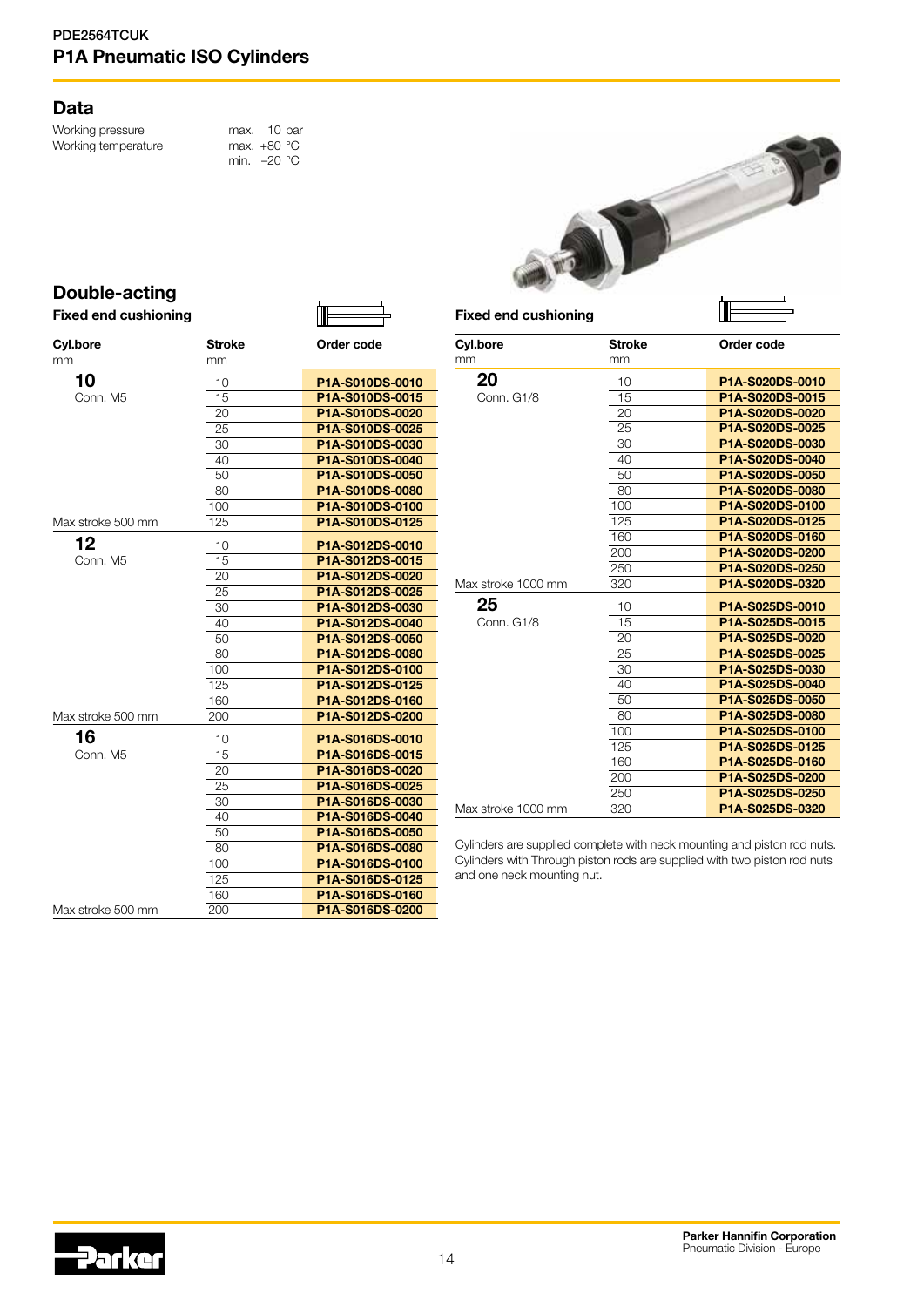## Data

Working pressure max. 10 bar<br>Working temperature max. +80 °C Working temperature

min. –20 °C

![](_page_14_Picture_4.jpeg)

⊣

| Double-acting         |   |
|-----------------------|---|
| Adjustable cushioning | 倻 |

| <b>Cyl.bore</b>    | <b>Stroke</b> | Order code      |
|--------------------|---------------|-----------------|
| mm                 | mm            |                 |
| 16                 | 20            | P1A-S016MS-0020 |
| Conn, M5           | 25            | P1A-S016MS-0025 |
|                    | 30            | P1A-S016MS-0030 |
|                    | 40            | P1A-S016MS-0040 |
|                    | 50            | P1A-S016MS-0050 |
|                    | 80            | P1A-S016MS-0080 |
|                    | 100           | P1A-S016MS-0100 |
|                    | 125           | P1A-S016MS-0125 |
|                    | 160           | P1A-S016MS-0160 |
|                    | 200           | P1A-S016MS-0200 |
|                    | 250           | P1A-S016MS-0250 |
|                    | 320           | P1A-S016MS-0320 |
|                    | 400           | P1A-S016MS-0400 |
| Max stroke 500 mm  | 500           | P1A-S016MS-0500 |
|                    |               |                 |
| 20                 | 20            | P1A-S020MS-0020 |
| Conn. G1/8         | 25            | P1A-S020MS-0025 |
|                    | 30            | P1A-S020MS-0030 |
|                    | 40            | P1A-S020MS-0040 |
|                    | 50            | P1A-S020MS-0050 |
|                    | 80            | P1A-S020MS-0080 |
|                    | 100           | P1A-S020MS-0100 |
|                    | 125           | P1A-S020MS-0125 |
|                    | 160           | P1A-S020MS-0160 |
|                    | 200           | P1A-S020MS-0200 |
|                    | 250           | P1A-S020MS-0250 |
|                    | 320           | P1A-S020MS-0320 |
|                    | 400           | P1A-S020MS-0400 |
| Max stroke 1000 mm | 500           | P1A-S020MS-0500 |

|                    |        | MF              |
|--------------------|--------|-----------------|
| Cyl.bore           | Stroke | Order code      |
| mm                 | mm     |                 |
| 25                 | 20     | P1A-S025MS-0020 |
| Conn. G1/8         | 25     | P1A-S025MS-0025 |
|                    | 30     | P1A-S025MS-0030 |
|                    | 40     | P1A-S025MS-0040 |
|                    | 50     | P1A-S025MS-0050 |
|                    | 80     | P1A-S025MS-0080 |
|                    | 100    | P1A-S025MS-0100 |
|                    | 125    | P1A-S025MS-0125 |
|                    | 160    | P1A-S025MS-0160 |
|                    | 200    | P1A-S025MS-0200 |
|                    | 250    | P1A-S025MS-0250 |
|                    | 320    | P1A-S025MS-0320 |
|                    | 400    | P1A-S025MS-0400 |
| Max stroke 1000 mm | 500    | P1A-S025MS-0500 |

Cylinders are supplied complete with neck mounting and piston rod nuts. Cylinders with Through piston rods are supplied with two piston rod nuts and one neck mounting nut.

![](_page_14_Picture_9.jpeg)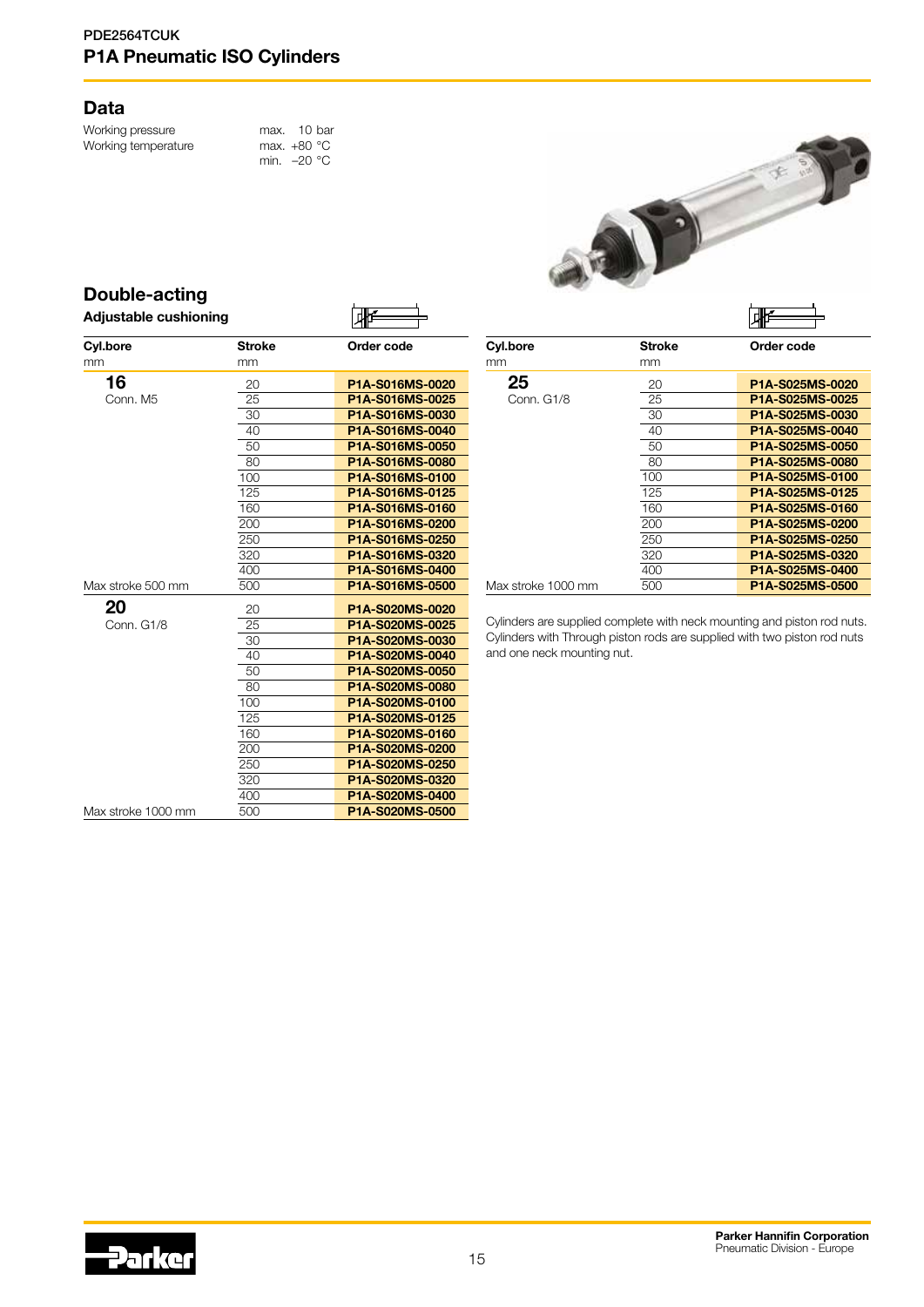![](_page_15_Picture_3.jpeg)

## P1A with rod guidance modules

The P1A series cylinders can be equipped with an external guiding device to prevent the piston rod from turning. When fitted the guide provides a guided piston movement enabling the cylinder to resist turning moments on the piston rod, as well as greater transverse forces. Rod guides are available with plain bearings as U style or linear ball bearings as H style.

The bracket, which has pre-drilled mounting holes, is connected to the piston rod by means of a flexocoupling, which prevents the build-up of stress in the cylinder.

P1A cylinders with guiding device are available with bores from 12 to 25 mm, and stroke lengths up to 250 mm. Separate guiding device kits can be supplied on request according to the order key below.

### U style GU1 **H** style GH1 and 2

![](_page_15_Figure_9.jpeg)

## Technical data

Working temperature–20 °C to +80 °C

#### Material specifications, guidance modules

Guide bars, U style Front plate Zinc-plated steel Plain bearings **Bronze** 

Body **Body Anodised aluminium** Guide bars, H style Hardened stainless steel Front plate **Anodised aluminium**<br>Guide bars, U style **Stainless steel** 

Other data as standard cylinder.

![](_page_15_Figure_16.jpeg)

## **Transverse force as a function of load distance**  $X =$  Load distance (mm)

![](_page_15_Figure_18.jpeg)

![](_page_15_Figure_19.jpeg)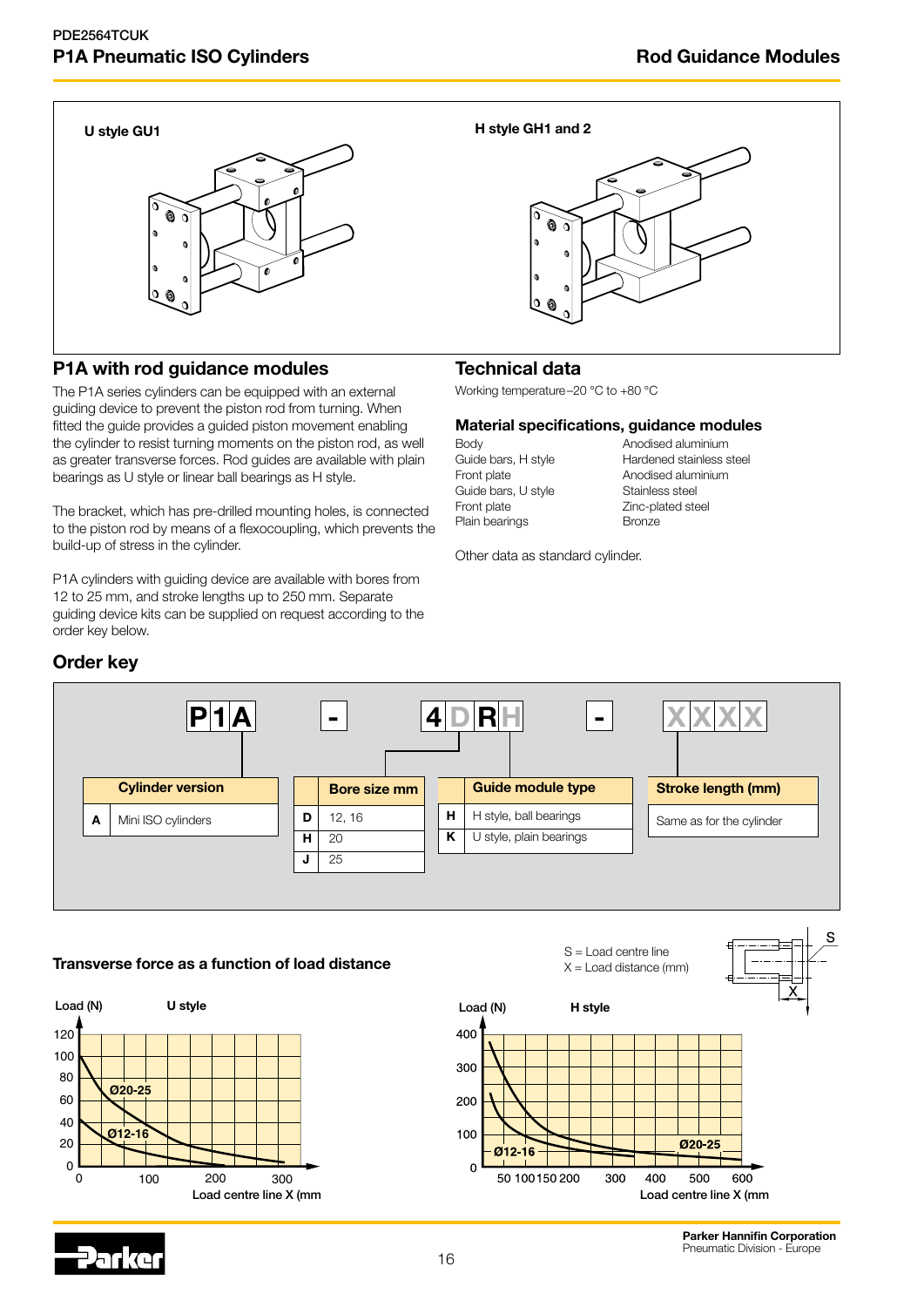## Dimensions (mm)

## U style guidance modules. plain bearings

![](_page_16_Figure_4.jpeg)

![](_page_16_Figure_5.jpeg)

D6(8x) depth E1

![](_page_16_Figure_7.jpeg)

| Cyl. bore | A1 | Α2             | <b>B1</b> | B2             | B3                       | <b>B4</b> | B5 | B6   | <b>B7</b>      | B8 | <b>B9</b> | <b>B10</b>      | C1              | C <sub>2</sub>  | D1  | D <sub>2</sub> | D3  | D4  |
|-----------|----|----------------|-----------|----------------|--------------------------|-----------|----|------|----------------|----|-----------|-----------------|-----------------|-----------------|-----|----------------|-----|-----|
| 12/16     | 30 | 65             | 27        | 63             | 32                       | 25.0      | 54 | 7.5  | 10             | 24 | 15        | 22              | 8               | 46              | 4.5 | 8.0            | 5.5 |     |
| 20        | 34 | 79             | 32        | 76             | 40                       | 32.5      | 68 | 14.0 | 12             | 38 | 20        | 23              | 10              | 58              | 5.5 | 10.5           | 6.5 |     |
| 25        | 34 | 79             | 32        | 76             | 40                       | 32.5      | 68 | 14.0 | 12             | 38 | 20        | 23              | 10              | 58              | 5.5 | 10.5           | 6.5 |     |
|           |    |                |           |                |                          |           |    |      |                |    |           |                 |                 |                 |     |                |     |     |
| Cyl. bore | D5 | D6             | E1        | E <sub>2</sub> | E3                       | F1        | G1 | L1   | L <sub>2</sub> | L3 | L5        | SW <sub>1</sub> | SW <sub>2</sub> | SW <sub>3</sub> | R1  | R <sub>2</sub> | H1  | H2  |
| 12/16     | M4 | M4             | 8         | 4.6            | $\overline{\phantom{a}}$ | 16        | 16 | 69   | 39             | 17 | 52        | 22              | 8               | 19              | M4  | 8              | 46  | -20 |
| 20        | M5 | M6             | 12        | 5.6            |                          | 22        | 30 | 85   | 55             | 15 | 70        | 30              | 13              | 27              | M6  | 11             | 58  | 30  |
| 25        | M5 | M <sub>6</sub> | 12        | 5.6            |                          | 22        | 23 | 85   | 55             | 15 | 70        | 30              | 13              | 27              | M6  |                | 58  | 30  |

| Cyl. bore | kg   | Weight stroke 0 mm Additional weight per 10 mm stroke<br>kg |  |
|-----------|------|-------------------------------------------------------------|--|
| 12/16     | J.26 | .0078                                                       |  |
| 20        | 0.47 | 0.1233                                                      |  |
| 25        | 0.47 | 0.1233                                                      |  |

S = Stroke

![](_page_16_Picture_11.jpeg)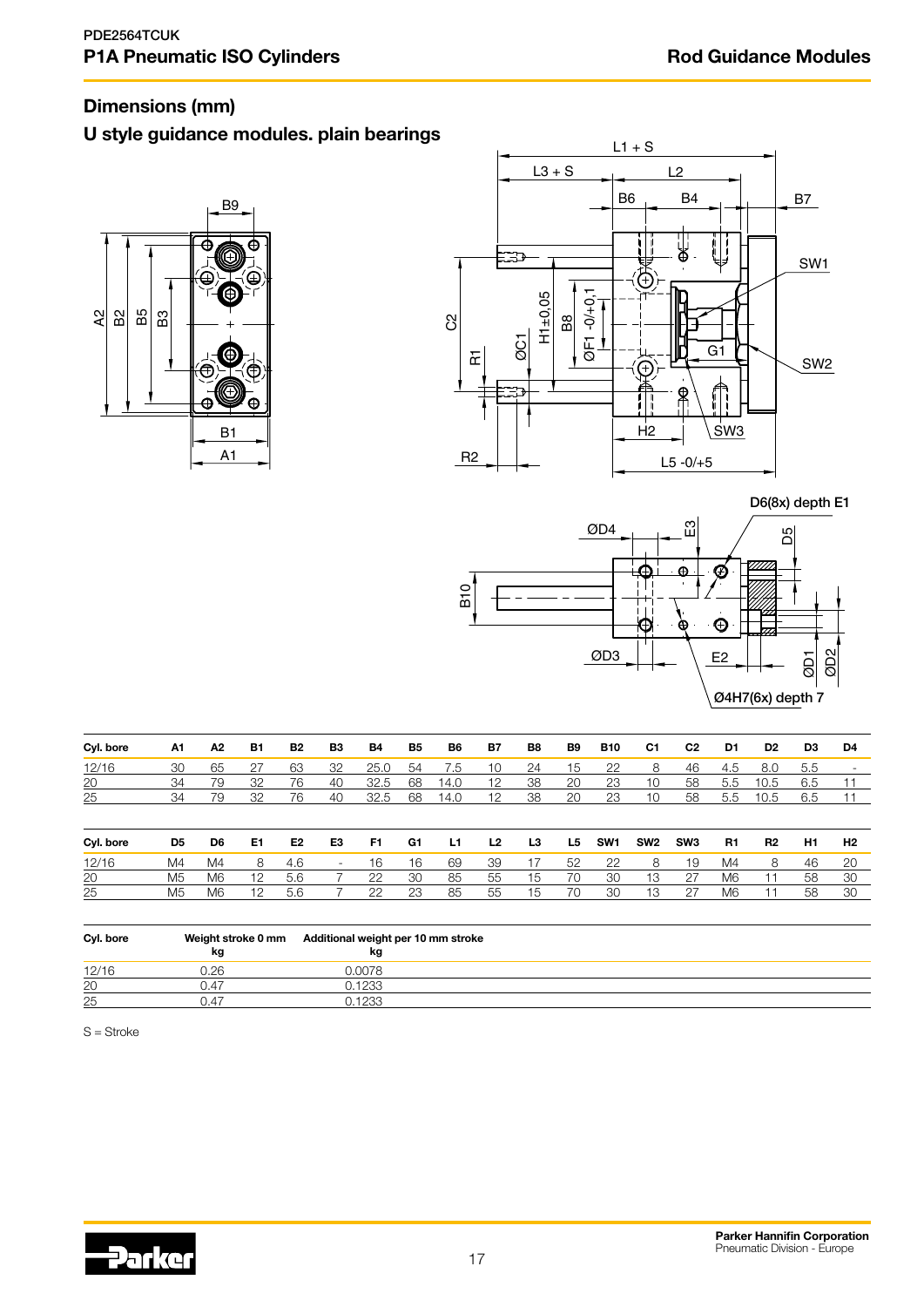## Dimensions (mm)

## H style guidance modules. plain bearings

![](_page_17_Figure_4.jpeg)

![](_page_17_Figure_5.jpeg)

| Cyl. bore       | A1 | A2.            | <b>B1</b>      | B2 | B3  | <b>B4</b> | <b>B5</b> | B6 | <b>B7</b> | B8  | B9 | <b>B10</b> | C1 | C <sub>2</sub>  | C3              | D1              | D <sub>2</sub> | D3             |
|-----------------|----|----------------|----------------|----|-----|-----------|-----------|----|-----------|-----|----|------------|----|-----------------|-----------------|-----------------|----------------|----------------|
| 12/16           | 30 | 65             | 27             | 63 | 32  | 32.5      | 54        | 13 | 10        | 24  | 15 | 22         | 8  | 46              | 27              | 4.5             | 8.0            | 5.5            |
| 20              | 34 | 79             | 32             | 76 | 40  | 32.5      | 68        | 21 | 12        | 38  | 20 | 23         | 10 | 58              | 37              | 5.5             | 10.5           | 6.5            |
| 25              | 34 | 79             | 32             | 76 | 40  | 32.5      | 68        | 21 | 12        | 38  | 20 | 23         | 10 | 58              | 37              | 5.5             | 10.5           | 6.5            |
|                 |    |                |                |    |     |           |           |    |           |     |    |            |    |                 |                 |                 |                |                |
| Cyl. bore       | D4 | D5             | D6             | E1 | E2  | E3        | F1        | G1 | L1        | L2  | L3 | L4         | L5 | SW <sub>1</sub> | SW <sub>2</sub> | SW <sub>3</sub> | R1             | R <sub>2</sub> |
| 12/16           | 9  | M <sub>4</sub> | M4             | 8  | 4.6 | 6         | 16        | 16 | 130       | 75  | 44 | 35         | 51 | 22              | 8               | 19              | M4             | 8              |
| $\overline{20}$ |    | M <sub>5</sub> | M <sub>6</sub> | 12 | 5.6 |           | 22        | 30 | 160       | 108 | 43 | 52         | 65 | 30              | 13              | 27              | M <sub>6</sub> | 11             |
| 25              |    | M <sub>5</sub> | M <sub>6</sub> | 12 | 5.6 |           | 22        | 23 | 160       | 108 | 43 | 52         | 65 | 30              | 13              | 27              | M <sub>6</sub> |                |

| Cyl. bore | H1 | H2      | H <sub>3</sub> |
|-----------|----|---------|----------------|
| 12/16     | 46 | $-3.25$ | 8.5            |
| 20        | 58 | 4.75    | 15.0           |
| 25        | 58 | .75     | 15.0           |

| Cyl. bore | kg  | Weight stroke 0 mm Additional weight per 10 mm stroke<br>kg |  |
|-----------|-----|-------------------------------------------------------------|--|
| 12/16     | 43. | 1.0078                                                      |  |
| 20        |     | 0.1233                                                      |  |
| 25        |     | 0.1233                                                      |  |

S = Stroke

![](_page_17_Picture_10.jpeg)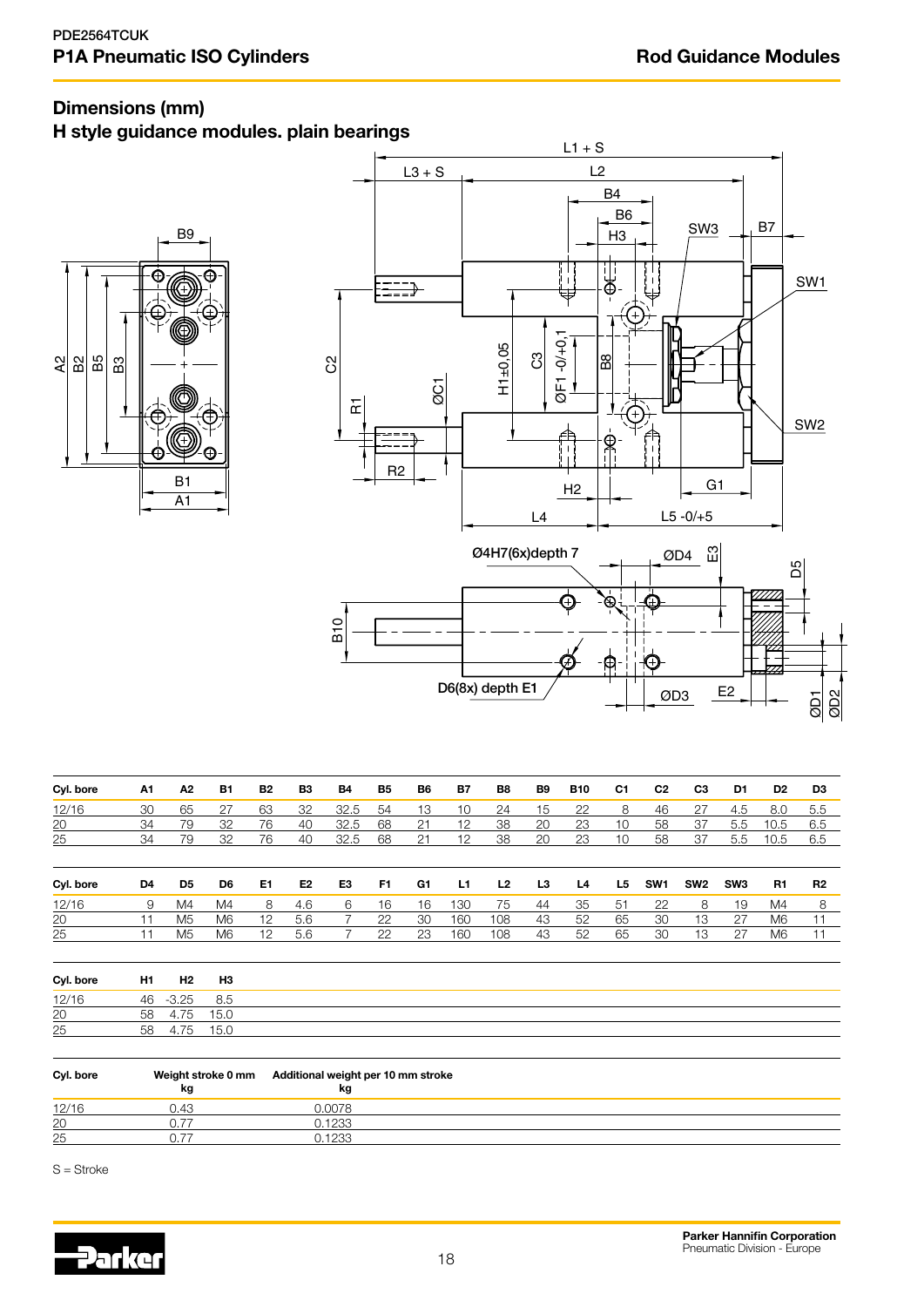| <b>Cylinder mountings</b><br>Type                                                           | Description                                                                                                                                                                                                            | Cyl. bore<br>$\varnothing$ mm | Weight<br>kg                   | Order code                       |
|---------------------------------------------------------------------------------------------|------------------------------------------------------------------------------------------------------------------------------------------------------------------------------------------------------------------------|-------------------------------|--------------------------------|----------------------------------|
| Flange-MF8                                                                                  | Intended for fixed attachment of the cylinder. The flange is<br>designed for mounting on the front or rear end-covers.<br>Material:<br>Surface-treated steel                                                           | 10<br>$12 - 16$<br>$20 - 25$  | 0,012<br>0,025<br>0,045        | P1A-4CMB<br>P1A-4DMB<br>P1A-4HMB |
| <b>Stainless Flange-MF8</b>                                                                 | Intended for fixed attachment of the cylinder. The flange is<br>designed for mounting on the front or rear end-covers.<br>Material:<br>Stainless steel, DIN X 10 CrNiS 189                                             | 10<br>$12 - 16$<br>$20 - 25$  | 0.012<br>0.025<br>0.045        | P1S-4CMB<br>P1S-4DMB<br>P1S-4HMB |
|                                                                                             |                                                                                                                                                                                                                        |                               | $\overline{B}$<br>$\mathsf{C}$ |                                  |
| $\mathsf B$<br>Cylinder<br>A<br>Ø mm<br>mm<br>mm                                            | $\mathsf F$<br>$\mathsf C$<br>$\mathsf E$<br>$\mathsf D$<br>mm<br>mm<br>mm<br>mm                                                                                                                                       |                               |                                |                                  |
| 10<br>4.5<br>30<br>$12 - 16$<br>5.5<br>40<br>20<br>6.5<br>50<br>25<br>6.5<br>50             | 3<br>40<br>22<br>13<br>52<br>30<br>$\overline{4}$<br>18<br>66<br>40<br>5<br>19<br>5<br>40<br>23<br>66                                                                                                                  |                               |                                |                                  |
| Foot-MS3                                                                                    | Intended for fixed attachement of the cylinder. The bracket is                                                                                                                                                         | 10                            | 0.020                          | P1A-4CMF                         |
|                                                                                             | designed for mounting on the front or rear end covers.<br>Material:<br>Surface-treated steel                                                                                                                           | $12 - 16$<br>$20 - 25$        | 0.040<br>0.080                 | P1A-4DMF<br>P1A-4HMF             |
| Stainless Foot-MS3                                                                          | Intended for fixed attachement of the cylinder. The bracket is<br>designed for mounting on the front or rear end covers.<br>Material:                                                                                  | 10<br>$12 - 16$<br>$20 - 25$  | 0.020<br>0.040<br>0.080        | P1S-4CMF<br>P1S-4DMF<br>P1S-4HMF |
|                                                                                             | Stainless steel, DIN X 10 CrNiS 189                                                                                                                                                                                    | U                             | 떼                              |                                  |
| Cylinder<br>$\mathsf A$<br>B<br>$Ø$ mm                                                      | $\mathsf D$<br>$\mathsf E$<br>G<br>$\mathsf C$<br>F<br>$\boldsymbol{\mathsf{H}}$                                                                                                                                       |                               | C<br>$\mathbb{D}$              |                                  |
| mm<br>mm<br>10<br>4.5<br>16<br>$12 - 16$<br>5.5<br>20<br>20<br>6.6<br>25<br>25<br>6.6<br>25 | mm<br>mm<br>mm<br>mm<br>mm<br>mm<br>mm<br>3<br>26.0 16<br>11<br>25<br>35<br>24<br>20<br>32<br>42<br>$\overline{4}$<br>32.5<br>14<br>32<br>45.0 25<br>40<br>54<br>5<br>36<br>17<br>45.0 25<br>17<br>54<br>5<br>40<br>40 |                               | ГJ                             |                                  |

H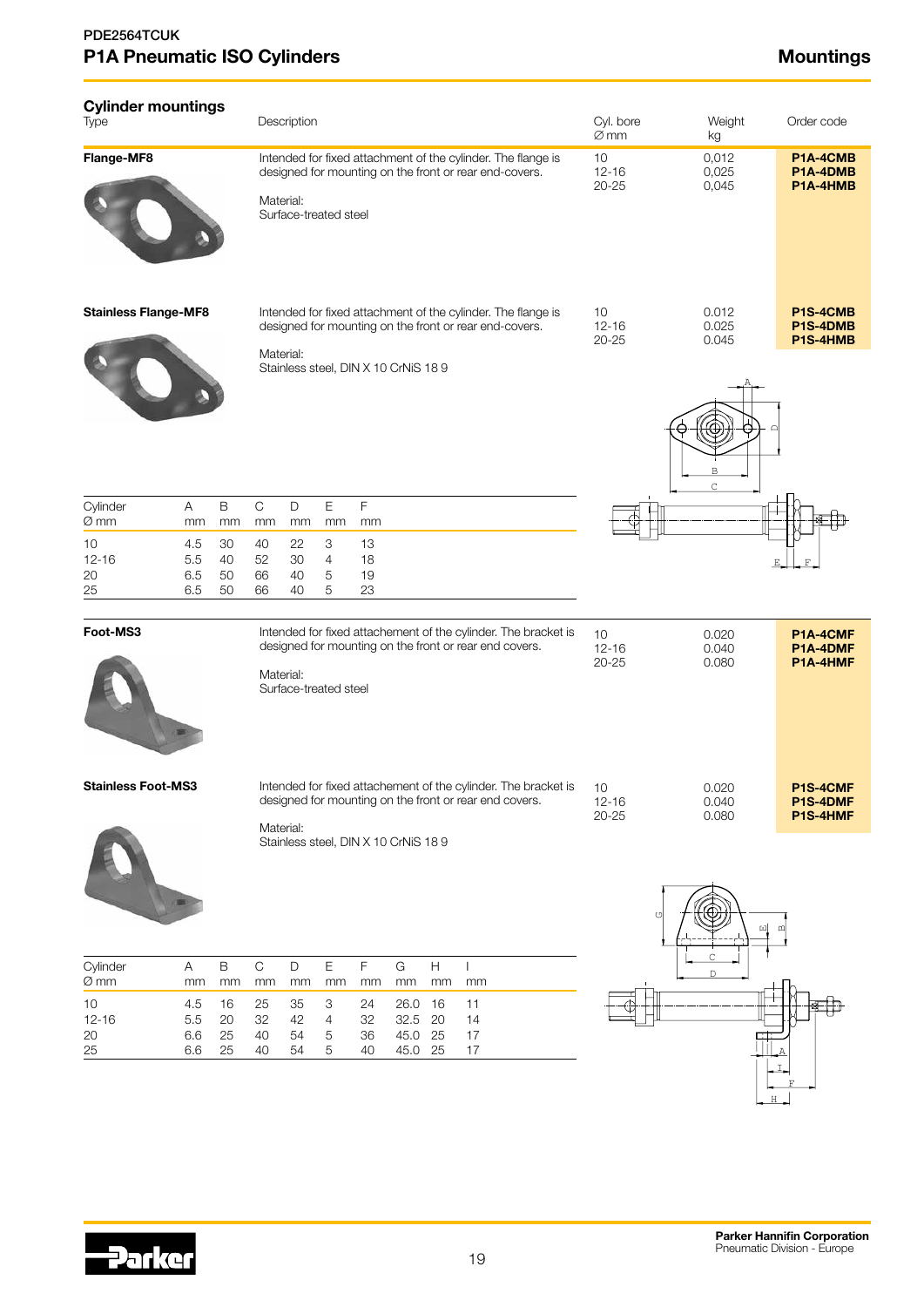| Cylinder mountings<br>Type | Description                                                                                                                | Cvl. bore<br>$\varnothing$ mm | Weight<br>kg   | Order code             |
|----------------------------|----------------------------------------------------------------------------------------------------------------------------|-------------------------------|----------------|------------------------|
| Cover trunnion             | Intended for articulated mounting of the cylinder. The flange<br>is designed for mounting on the front or rear end covers. | 10<br>$12 - 16$               | 0.014<br>0.033 | P1A-4CMJZ<br>P1A-4DMJZ |
|                            | Material:                                                                                                                  | $20 - 25$                     | 0.037          | P1A-4HMJZ              |

Surface-treated steel

| Cylinder  | Bh14 C D E1 Fe9 G H<br>A |         |    |    |        |    |    |     |
|-----------|--------------------------|---------|----|----|--------|----|----|-----|
| $Ø$ mm    | mm                       | mm      | mm | mm | mm     | mm | mm | mm  |
| 10        | 12.5 26                  |         | 38 |    | 20 9 4 |    | 6  | 10  |
| $12 - 16$ |                          | 16.5 38 | 58 | 25 | 13 6   |    | 8  | -14 |
| 20        | 22.5 46                  |         | 66 | 30 | -13    | 6  | 8  | -16 |
| 25        | 22.5 46                  |         | 66 | 30 | 13.    | 6  | 8  | 20  |

![](_page_19_Figure_5.jpeg)

| <b>Stainless Cover trunnion</b> | Intended for articulated mounting of the cylinder. The   | 10        | 0.014 | P <sub>1</sub> A-4CMJ |
|---------------------------------|----------------------------------------------------------|-----------|-------|-----------------------|
|                                 | flange is designed for mounting on the front or rear end | $12 - 16$ | 0.033 | P <sub>1</sub> A-4DMJ |
|                                 | covers.                                                  | $20 - 25$ | 0.037 | P <sub>1</sub> A-4HMJ |
| $\sim$ $\sim$                   | Material:                                                |           |       |                       |

![](_page_19_Picture_7.jpeg)

| covers.                                           |  |
|---------------------------------------------------|--|
| Material:<br>Stainless steel, DIN X 10 CrNiS 18 9 |  |

| Cylinder  | A         |    |    |           | Bh14 C D E Fe9 G H |    |    |    |
|-----------|-----------|----|----|-----------|--------------------|----|----|----|
| $Ø$ mm    | mm.       | mm | mm | mm        | mm                 | mm | mm | mm |
| 10        | 12.5 26   |    |    | 38 20 8 4 |                    |    | 6  | 10 |
| $12 - 16$ | 16.5 38   |    | 58 | 25        | $10 -$             | -6 | 8  | 14 |
| 20        | $22.5$ 46 |    | 66 | 30        | $10^{-}$           | -6 | 8  | 16 |
| 25        | 22.5 46   |    | 66 | 30        | 10                 | -6 | 8  | 20 |

![](_page_19_Figure_10.jpeg)

| Stainless Neck nut MR3 | Intended for fixed mounting of the cylinder.           |           | 0.009 | 9126725405 |
|------------------------|--------------------------------------------------------|-----------|-------|------------|
|                        | Cylinders are supplied complete with one mounting nut. | $12 - 16$ | 0.018 | 9126725406 |
|                        |                                                        | $20 - 25$ | 0.042 | 9126725407 |
|                        | Material:                                              |           |       |            |
| A                      | Stainless steel. DIN X 5 CrNi 18 10                    |           |       |            |

Cylinder A B C Ø mm mm mm

10 17 5 M12x1.25<br>12-16 24 8 M16x1.50

20-25 27 5 M22x1.50

M16x1.50

| Stainless steel, DIN X 5 CrNi 18 10 |  |
|-------------------------------------|--|
|                                     |  |

![](_page_19_Figure_14.jpeg)

![](_page_19_Picture_15.jpeg)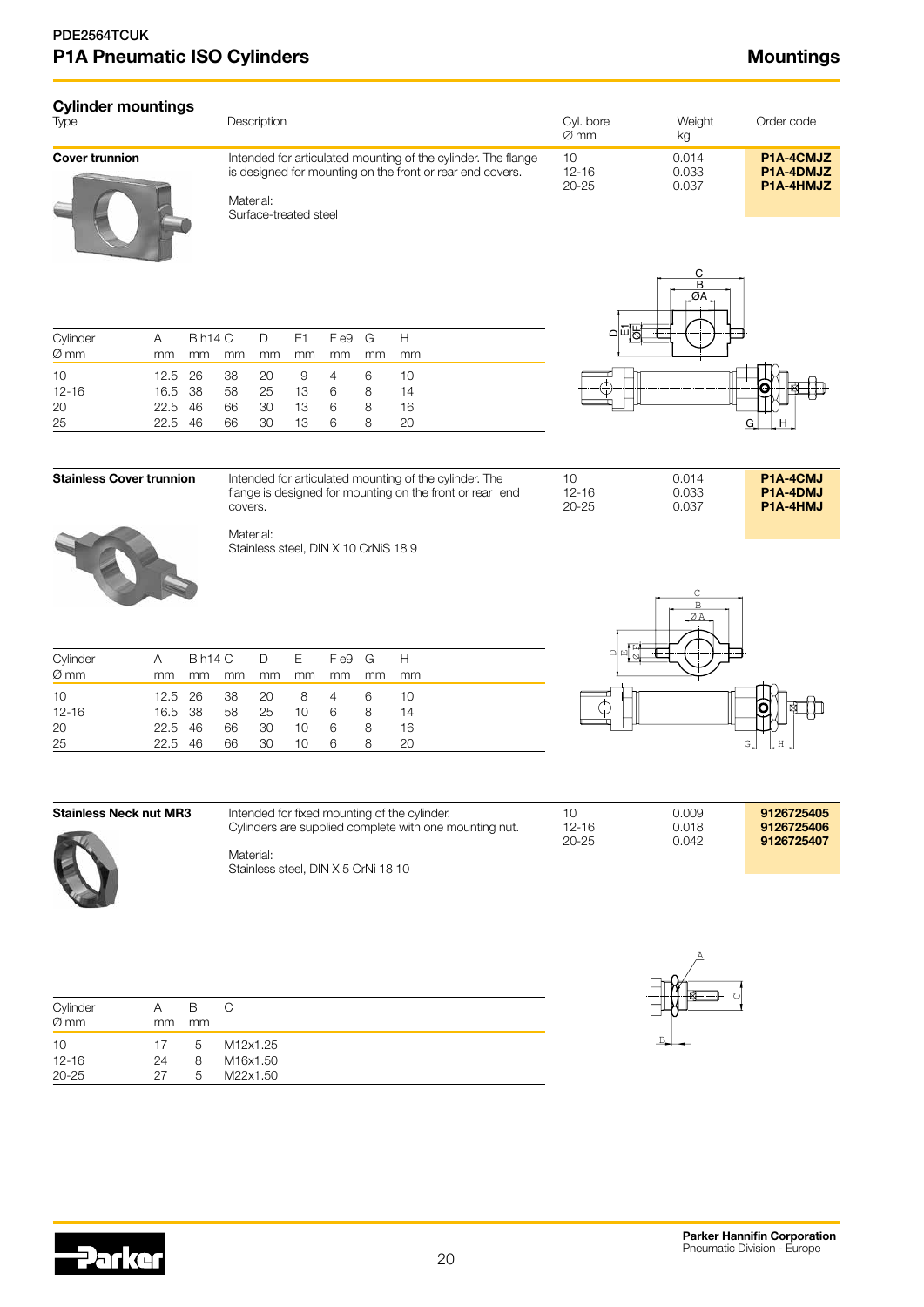| <b>Cylinder mountings</b><br>Type                          |                                                                                                                                                                                                                                                                                 |                                       |                                                          |                                                                                                                                                                                                                                                       | Description                                                                                                                                                      |                                       |                               |                                        |                                            |                                            |                                                                                                                    | Cyl. bore<br>$\varnothing$ mm |   | Weight<br>kg                     | Order code                                   |
|------------------------------------------------------------|---------------------------------------------------------------------------------------------------------------------------------------------------------------------------------------------------------------------------------------------------------------------------------|---------------------------------------|----------------------------------------------------------|-------------------------------------------------------------------------------------------------------------------------------------------------------------------------------------------------------------------------------------------------------|------------------------------------------------------------------------------------------------------------------------------------------------------------------|---------------------------------------|-------------------------------|----------------------------------------|--------------------------------------------|--------------------------------------------|--------------------------------------------------------------------------------------------------------------------|-------------------------------|---|----------------------------------|----------------------------------------------|
| <b>Clevis bracket AB3</b>                                  |                                                                                                                                                                                                                                                                                 |                                       |                                                          | Intended for articulated mounting of the cylinder. Supplied<br>with shaft for mounting on the rear end cover.<br>Material:<br>Bracket: surface-treated steel, black<br>Pin: surface hardened steel<br>Circlips: according to DIN 471: Stainless steel |                                                                                                                                                                  |                                       |                               |                                        |                                            |                                            |                                                                                                                    | 10<br>$12 - 16$<br>$20 - 25$  |   | 0.020<br>0.040<br>0.080          | P1A-4CMT<br>P1A-4DMT<br>P1A-4HMT             |
| <b>Stainless Clevis bracket AB3</b>                        |                                                                                                                                                                                                                                                                                 |                                       |                                                          | Material:                                                                                                                                                                                                                                             | with shaft for mounting on the rear end cover.<br>Bracket: stainless steel, DIN X 5 CrNi 18 10                                                                   |                                       |                               |                                        |                                            |                                            | Intended for articulated mounting of the cylinder. Supplied                                                        | 10<br>$12 - 16$<br>$20 - 25$  |   | 0.020<br>0.040<br>0.080          | P1S-4CMT<br>P1S-4DMT<br>P1S-4HMT             |
| Cylinder<br>Ø mm<br>10<br>12<br>16<br>20<br>25<br>S=stroke | Α<br>mm<br>4.5<br>5.5<br>5.5<br>6.6<br>6.6                                                                                                                                                                                                                                      | B<br>mm<br>13<br>18<br>18<br>24<br>24 | $\mathbf C$<br>mm<br>8.1<br>12.1<br>12.1<br>16.1<br>16.1 | $\mathsf D$<br>mm<br>24<br>27<br>27<br>30<br>30                                                                                                                                                                                                       | Pin: tempered stainless steel, DIN X 20 Cr 13<br>Locking rings: stainless steel, DIN X 5 CrNi 18 10<br>$\mathsf E$<br>mm<br>12.5<br>15.0<br>15.0<br>20.0<br>20.0 | F<br>mm<br>20<br>25<br>25<br>32<br>32 | G<br>mm<br>65.3 5<br>100.0 10 | Н<br>mm<br>73.0 7<br>80.0 7<br>91.0 10 | $\circ$<br>160<br>170<br>170<br>165<br>165 | J<br>$\circ$<br>17<br>15<br>15<br>10<br>10 |                                                                                                                    | $\Box$                        | F | $G + S$                          |                                              |
| <b>Clevis AP2</b>                                          |                                                                                                                                                                                                                                                                                 |                                       |                                                          | Material:                                                                                                                                                                                                                                             | According to ISO 8140<br>complete with pin.<br>Galvanized steel                                                                                                  |                                       |                               |                                        |                                            |                                            | Intended for articulated mounting of the cylinder. This<br>mounting is adjustable in the axial direction. Supplied | 10<br>$12 - 16$<br>20<br>25   |   | 0.007<br>0.022<br>0.045<br>0.095 | P1A-4CRC<br>P1A-4DRC<br>P1A-4HRC<br>P1A-4JRC |
| <b>Stainless Clevis AP2</b>                                |                                                                                                                                                                                                                                                                                 |                                       |                                                          | According to ISO 8140<br>Intended for articulated mounting of the cylinder. This<br>mounting is adjustable in the axial direction. Supplied<br>complete with pin.<br>Material:<br>Stainless steel, DIN X 5 CrNi 18 10                                 |                                                                                                                                                                  |                                       |                               |                                        |                                            |                                            |                                                                                                                    | 10<br>$12 - 16$<br>20<br>25   |   | 0.007<br>0.022<br>0.045<br>0.095 | P1S-4CRD<br>P1S-4DRD<br>P1S-4HRD<br>P1S-4JRD |
| Cylinder<br>Ø mm<br>10<br>$12 - 16$<br>20                  | Ε<br>F<br>$\mathsf C$<br>$\mathsf D$<br>G<br>H<br>$\mathbf{I}$<br>J<br>mm<br>mm<br>mm<br>mm<br>mm<br>mm<br>mm<br>mm<br>2.2<br>8<br>8<br>5<br>16<br>22.0<br>2.0<br>4<br>$\overline{7}$<br>3.2<br>12<br>12<br>24<br>6<br>31.0 3.0<br>10<br>32<br>40.5 3.5<br>4.0<br>16<br>16<br>8 |                                       |                                                          |                                                                                                                                                                                                                                                       |                                                                                                                                                                  |                                       |                               |                                        |                                            |                                            |                                                                                                                    |                               |   |                                  |                                              |

![](_page_20_Picture_3.jpeg)

25 10 M10x1.25 5.0 20 20 12 40 10 49.0 3.0

A.

A

 $\mathfrak a$ 

韭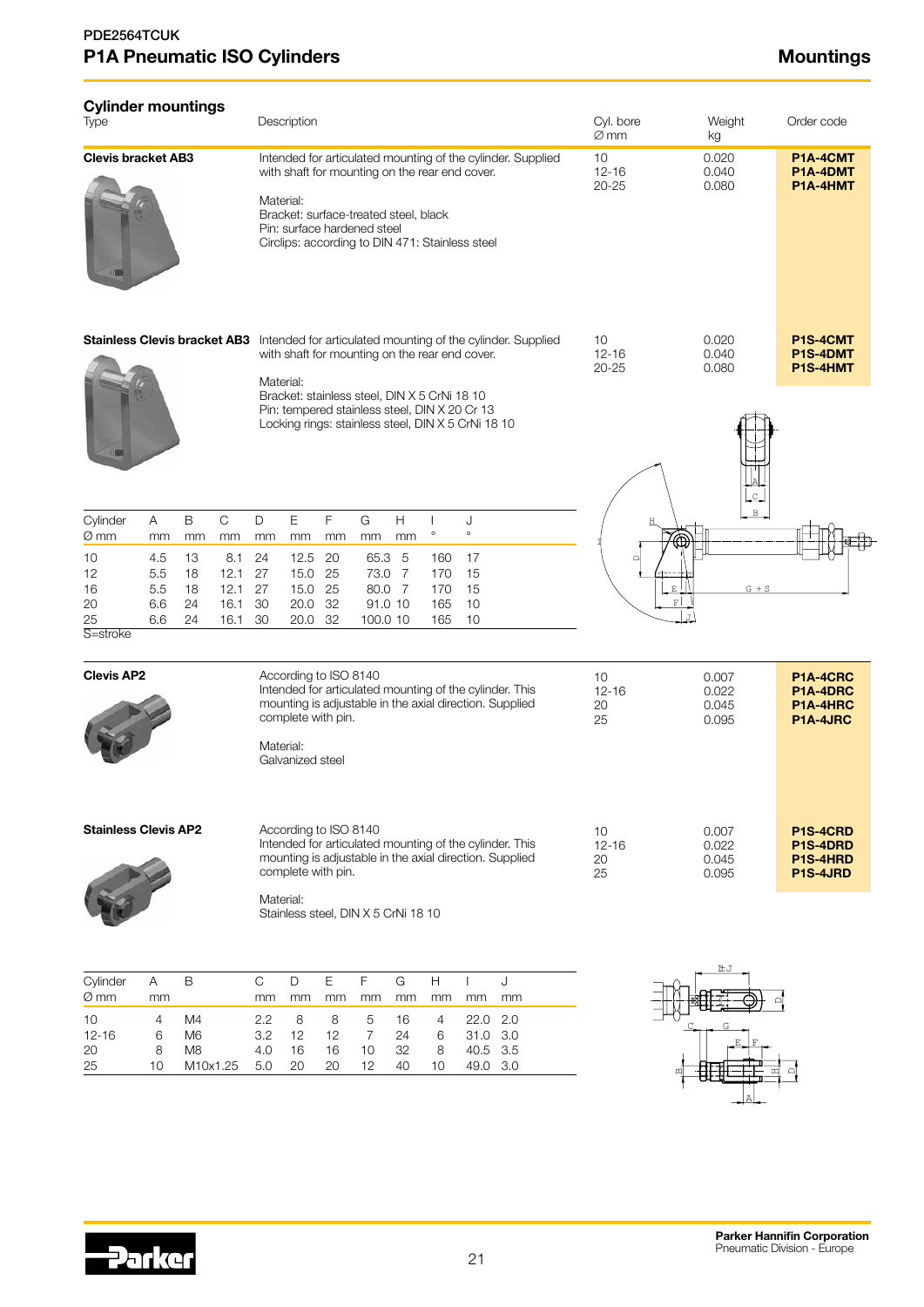| <b>Cylinder mountings</b><br><b>Type</b>        |                              |                                                                | Description                                                                                                                                                                                            |                                         |                                 |                                                                                    |                                                                                                                                               | Cyl. bore<br>$\varnothing$ mm            |                                                   | Weight<br>kg                     | Order code                                                                                                                  |                                     |                             |                                  |                                                      |                                              |
|-------------------------------------------------|------------------------------|----------------------------------------------------------------|--------------------------------------------------------------------------------------------------------------------------------------------------------------------------------------------------------|-----------------------------------------|---------------------------------|------------------------------------------------------------------------------------|-----------------------------------------------------------------------------------------------------------------------------------------------|------------------------------------------|---------------------------------------------------|----------------------------------|-----------------------------------------------------------------------------------------------------------------------------|-------------------------------------|-----------------------------|----------------------------------|------------------------------------------------------|----------------------------------------------|
| Swivel rod eye AP6                              |                              |                                                                | Material:                                                                                                                                                                                              | Ball: hardened steel                    |                                 | According to ISO 8139                                                              | Intended for articulated mounting of the cylinder. This<br>mounting is adjustable in the axial direction.<br>Swivel rod eye: Galvanized steel |                                          |                                                   |                                  |                                                                                                                             |                                     | 10<br>$12 - 16$<br>20<br>25 |                                  | 0.017<br>0.025<br>0.045<br>0.085                     | P1A-4CRS<br>P1A-4DRS<br>P1A-4HRS<br>P1A-4JRS |
| <b>Stainless Swivel rod eye AP6</b>             |                              |                                                                | According to ISO 8139<br>Intended for articulated mounting of the cylinder. This<br>mounting is adjustable in the axial direction.<br>Material:<br>Swivel rod eye: stainless steel, DIN X 5 CrNi 18 10 |                                         |                                 |                                                                                    |                                                                                                                                               | 10 <sup>1</sup><br>$12 - 16$<br>20<br>25 |                                                   | 0.017<br>0.025<br>0.045<br>0.085 | P1S-4CRT<br>P1S-4DRT<br>P1S-4HRT<br>P1S-4JRT                                                                                |                                     |                             |                                  |                                                      |                                              |
| Cylinder<br>Ø mm<br>10<br>$12 - 16$<br>20<br>25 | A<br>mm<br>5<br>6<br>8<br>10 | B<br>M4<br>M <sub>6</sub><br>M <sub>8</sub><br>M10x1,25 5,0    | $\mathsf{C}$<br>mm<br>2,2<br>3,2<br>4,0                                                                                                                                                                | D<br>mm<br>8<br>$\mathsf 9$<br>12<br>14 | E<br>mm<br>10<br>10<br>12<br>14 | F<br>mm<br>9<br>10<br>12<br>14                                                     | Ball: hardened stainless steel, DIN X 5 CrNi 18 10<br>G<br>mm<br>27<br>30<br>36<br>43                                                         | H<br>mm<br>6,0<br>6,8                    | $\mathbf{I}$<br>mm<br>8<br>9<br>9,0 12<br>10,5 15 | J                                | Κ<br>mm mm<br>33,0 9<br>38,5 11<br>46,0 14<br>52,5 17                                                                       | L<br>mm<br>2,0<br>1,5<br>2,0<br>2,5 |                             | С                                | J±L<br>G<br>E                                        |                                              |
| <b>Stainless Rod nut MR9</b>                    |                              | Material:                                                      |                                                                                                                                                                                                        |                                         |                                 | piston rod are supplied with two rod nuts.)<br>Stainless steel, DIN X 5 CrNi 18 10 |                                                                                                                                               |                                          |                                                   |                                  | Intended for fixed mounting on the piston rod. Cylinders are<br>supplied complete with one rod nut. (cylinders with through | 10<br>$12 - 16$<br>20<br>25         |                             | 0.001<br>0.002<br>0.005<br>0.007 | 9127385121<br>9127385122<br>9127385123<br>9126725404 |                                              |
| Cylinder<br>Ø mm<br>10<br>$12 - 16$<br>20<br>25 | D                            | M <sub>4</sub><br>M <sub>6</sub><br>M <sub>8</sub><br>M10x1.25 | F<br>mm<br>$\overline{7}$<br>10<br>13<br>17                                                                                                                                                            | E<br>mm<br>2.2<br>3.2<br>4.0<br>5.0     |                                 |                                                                                    |                                                                                                                                               |                                          |                                                   |                                  |                                                                                                                             |                                     |                             |                                  |                                                      |                                              |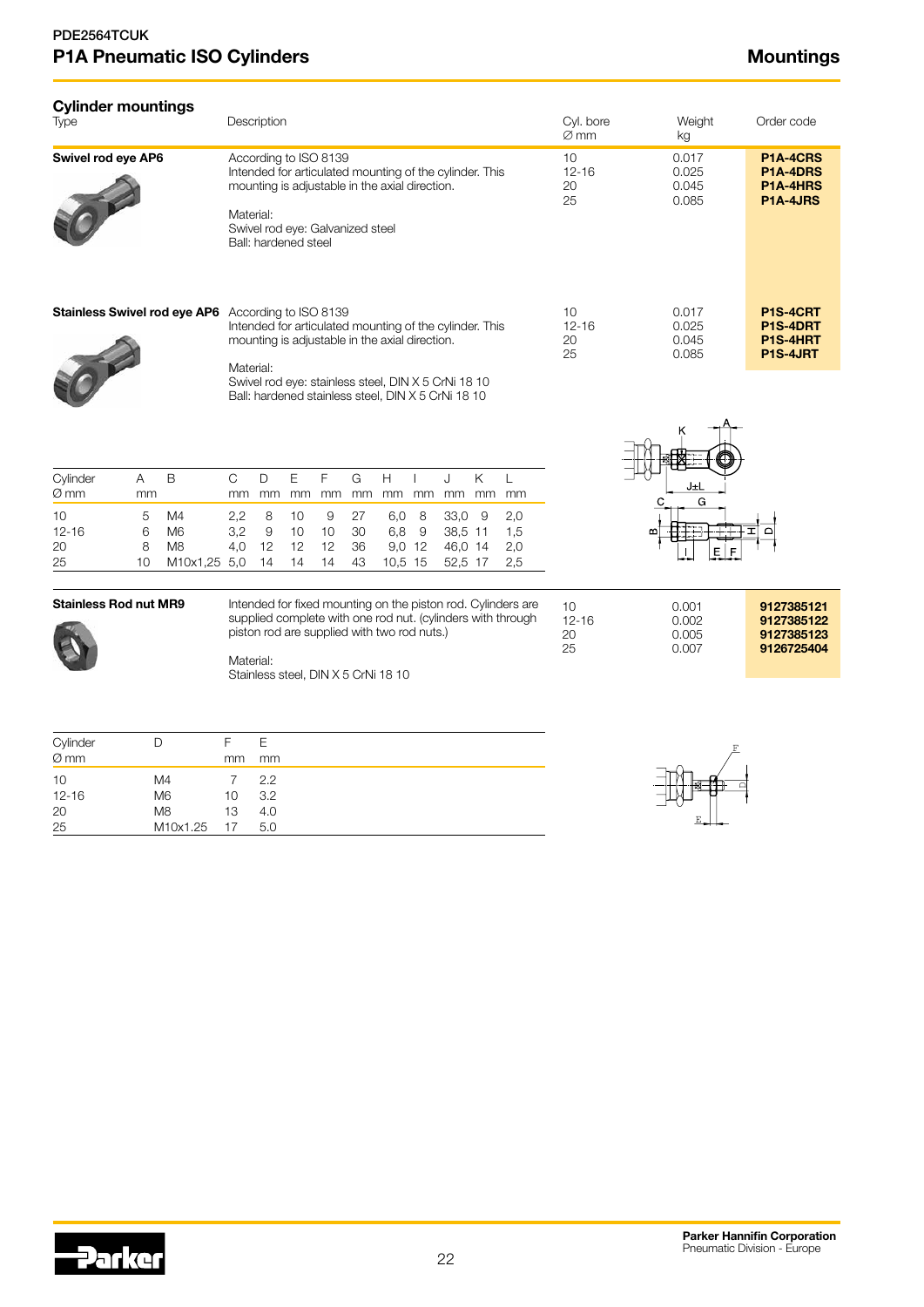## Our global series of sensors

This series of sensors is already being used or will be used in all future ranges in our global product programme involving cylinders/actuators. The sensors have small installation dimensions and either fit into the groove in the case profile or, as shown here, are fastened to the cylinder using a special attachment. You can choose from electronic or reed sensors with a range of cable lengths fitted with 8 mm or M12 terminals.

![](_page_22_Picture_3.jpeg)

## Electronic sensors

The new electronic sensors are "Solid State", i. e. they have no moving parts at all. They are provided with short-circuit protection and transient protection as standard. The built-in electronics make the sensors suitable for applications with high on and off switching frequency, and where very long service life is required.

#### Technical data

Design GMR (Giant Magnetic Resistance)

#### Voltage range 10-30 VDC

Ripple max 10% Voltage drop max 2,5 V Load current max 100 mA<br>Internal consumption max 10 mA Internal consumption Actuating distance min 9 mm Hysteresis max 1,5 mm<br>Repeatability accuracy max 0.2 mm Repeatability accuracy On/off switching frequency max 5 kHz On switching time max 2 ms Off switching time max 2 ms Encapsulation IP 67 (EN 60529) Temperature range  $-25 \degree C$  to +75  $\degree C$ 

Indication LED, yellow Material housing The PA 12<br>
Material screw Stainless steel Material screw

magneto-resistive function Installation Sensor mounting P8S-TMC01 Outputs PNP, normally open (also available in NPN design, normally closed, on request) 10-18 V DC, ATEX sensor –20 °C to +45 °C, ATEX sensor Cable **PVC** or PUR 3x0.25 mm<sup>2</sup> see order code respectively

## Reed sensors

The sensors are based on proven reed switches, which offer reliable function in many applications. Simple installation, a protected position on the cylinder and clear LED indication are important advantages of this range of sensors.

#### Technical data

Breaking power (resistive) Actuating distance min 9 mm Hysteresis max 1,5 mm<br>Repeatability accuracy 0.2 mm Repeatability accuracy 0.2 mm<br>On/off switching frequency max 400 Hz On/off switching frequency On switching time max 1,5 ms Off switching time max 0,5 ms Encapsulation IP 67 (EN 60529) Temperature range  $-25 \degree C$  to +75  $\degree C$ Indication LED, yellow Material housing **PA12** Material screw Stainless steel Cable **PVC** or PUR 3x0.14 mm<sup>2</sup>

Design **Reed element** Mounting Mounting **Mounting** Mounting **Mounting**  $\sim$  Sensor mounting P8S-TMC01 Output **Normally open** , or normally closed Voltage range 10-30 V AC/DC or 10-120 V AC/DC 24-230 V AC/DC Load current max 500 mA for 10-30 V or max 100 mA for 10-120 V max 30 mA for 24-230 V<br>max 6 W/VA see order code respectively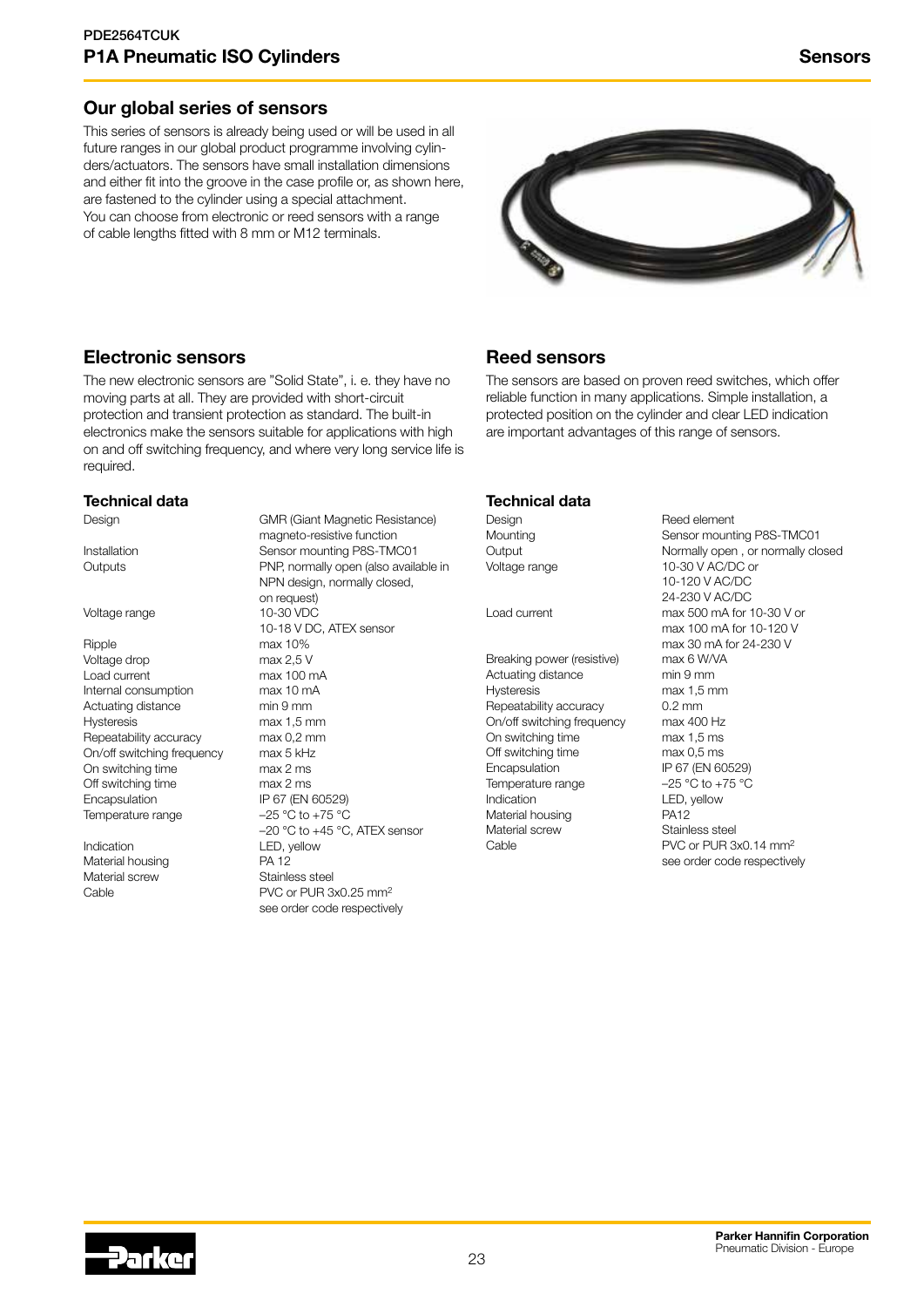## Electronic sensors **Reed sensors**

![](_page_23_Figure_3.jpeg)

![](_page_23_Figure_5.jpeg)

#### P8S-GRFLX / P8S-GRFLX2

![](_page_23_Figure_7.jpeg)

## **Dimensions**

Sensors

![](_page_23_Figure_10.jpeg)

Sensor mounting P8S-TMC01

![](_page_23_Figure_12.jpeg)

![](_page_23_Picture_13.jpeg)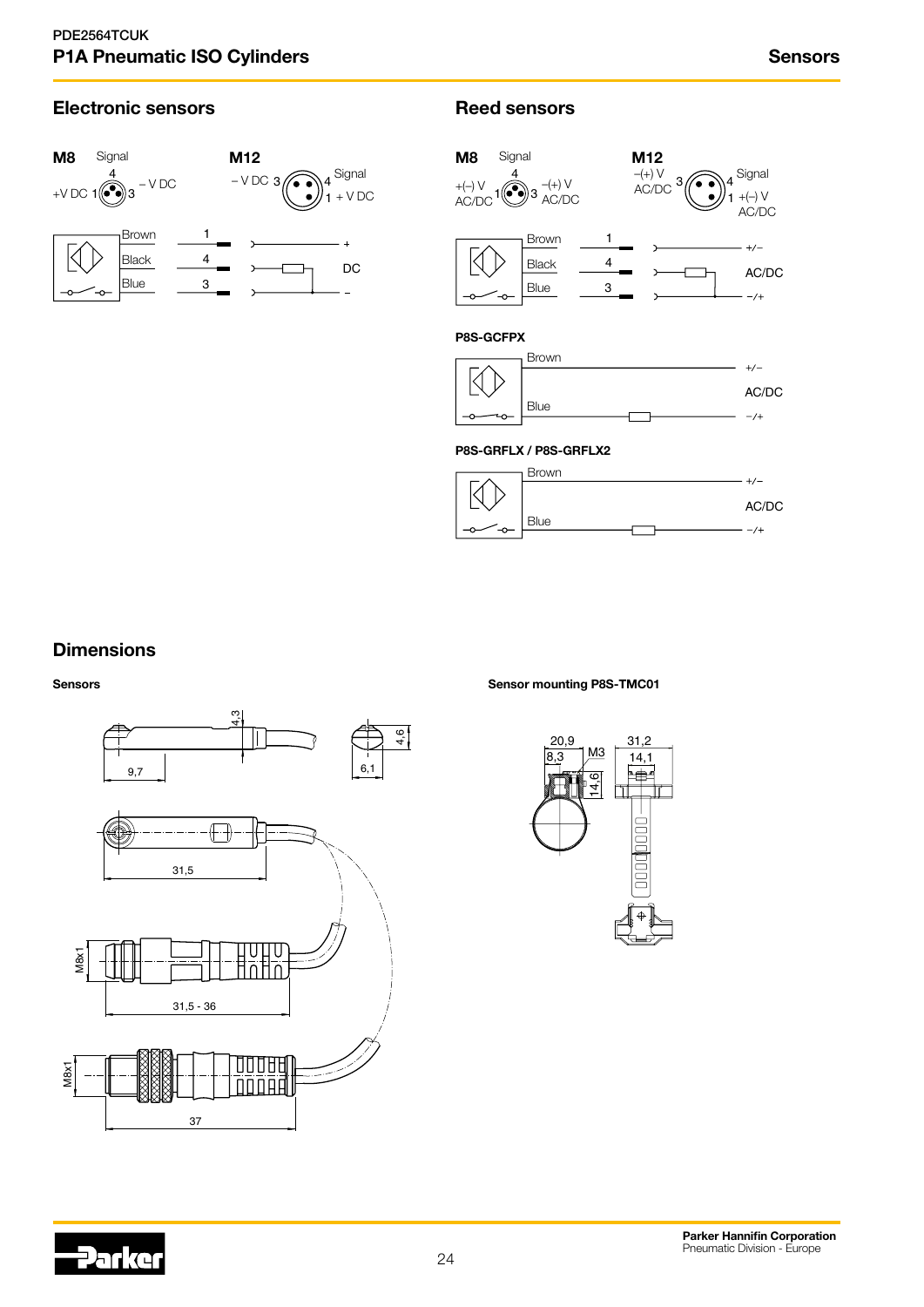## Ordering data

| Output/function                                                                                        | Cable/connector                                  | Weight<br>kg | Order code          |
|--------------------------------------------------------------------------------------------------------|--------------------------------------------------|--------------|---------------------|
| Electronic sensors, 10-30 V DC                                                                         |                                                  |              |                     |
| PNP type. normally open                                                                                | 0.27 m PUR-cable and 8 mm snap-in male connector | 0.007        | <b>P8S-GPSHX</b>    |
| PNP type. normally open                                                                                | 1.0 m PUR-cable and 8 mm snap-in male connector  | 0.013        | <b>P8S-GPSCX</b>    |
| PNP type. normally open                                                                                | 1.0 m PUR-cable and M8 screw male connector      | 0.013        | <b>P8S-GPCCX</b>    |
| PNP type. normally open                                                                                | 0.27 m PUR-cable and M12 screw male connector    | 0.015        | <b>P8S-GPMHX</b>    |
| PNP type. normally open                                                                                | 3 m PVC-cable without connector                  | 0.030        | <b>P8S-GPFLX</b>    |
| PNP type. normally open                                                                                | 10 m PVC-cable without connector                 | 0.110        | <b>P8S-GPFTX</b>    |
| Electronic sensor 18-30 V DC<br><b>ATEX-certified</b><br><b>II3G EEx nA II T4X</b><br>$CE \rightarrow$ |                                                  |              |                     |
| <b>II3D 135 °C IP67</b><br>Type PNP, normally open                                                     | 3 m PVC-cable without connector                  | 0.030        | <b>P8S-GPFLX/EX</b> |
| Reed sensors, 10-30 V AC/DC                                                                            |                                                  |              |                     |
| Normally open                                                                                          | 0.27 m PUR-cable and 8 mm snap-in male connector | 0.007        | <b>P8S-GSSHX</b>    |
| Normally open                                                                                          | 1.0 m PUR-cable and 8 mm snap-in male connector  | 0.013        | P8S-GSSCX           |
| Normally open                                                                                          | 1.0 m PUR-cable and M8 male connector            | 0.013        | <b>P8S-GSCCX</b>    |
| Normally open                                                                                          | 0.27 m PUR-cable and M12 screw male connector    | 0.015        | <b>P8S-GSMHX</b>    |
| Normally open                                                                                          | 1.0 m PUR-cable and M12 screw male connector     | 0.023        | <b>P8S-GSMCX</b>    |
| Normally open                                                                                          | 3 m PVC-cable without connector                  | 0.030        | <b>P8S-GSFLX</b>    |
| Normally open                                                                                          | 10 m PVC-cable without connector                 | 0.110        | <b>P8S-GSFTX</b>    |
| Normally closed                                                                                        | 5m PVC-cable without connector <sup>1)</sup>     | 0.050        | P8S-GCFPX           |
| Reed sensors, 10-120 V AC/DC                                                                           |                                                  |              |                     |
| Normally open                                                                                          | 3 m PVC-cable without connector                  | 0.030        | <b>P8S-GRFLX</b>    |
| Reed sensorer, 24-230 V AC/DC                                                                          |                                                  |              |                     |
| Normally open                                                                                          | 3 m PVC-cable without connector                  | 0.030        | P8S-GRFLX2          |
| 1) Without LED                                                                                         |                                                  |              |                     |

### Sensor mounting

| <b>Description</b>                                           | Weiaht<br>ko | Order code |
|--------------------------------------------------------------|--------------|------------|
| Sensor mounting for cylinder P1A cylinder bore 010 to 025 mm | 0.07         | P8S-TMC01  |

![](_page_24_Picture_6.jpeg)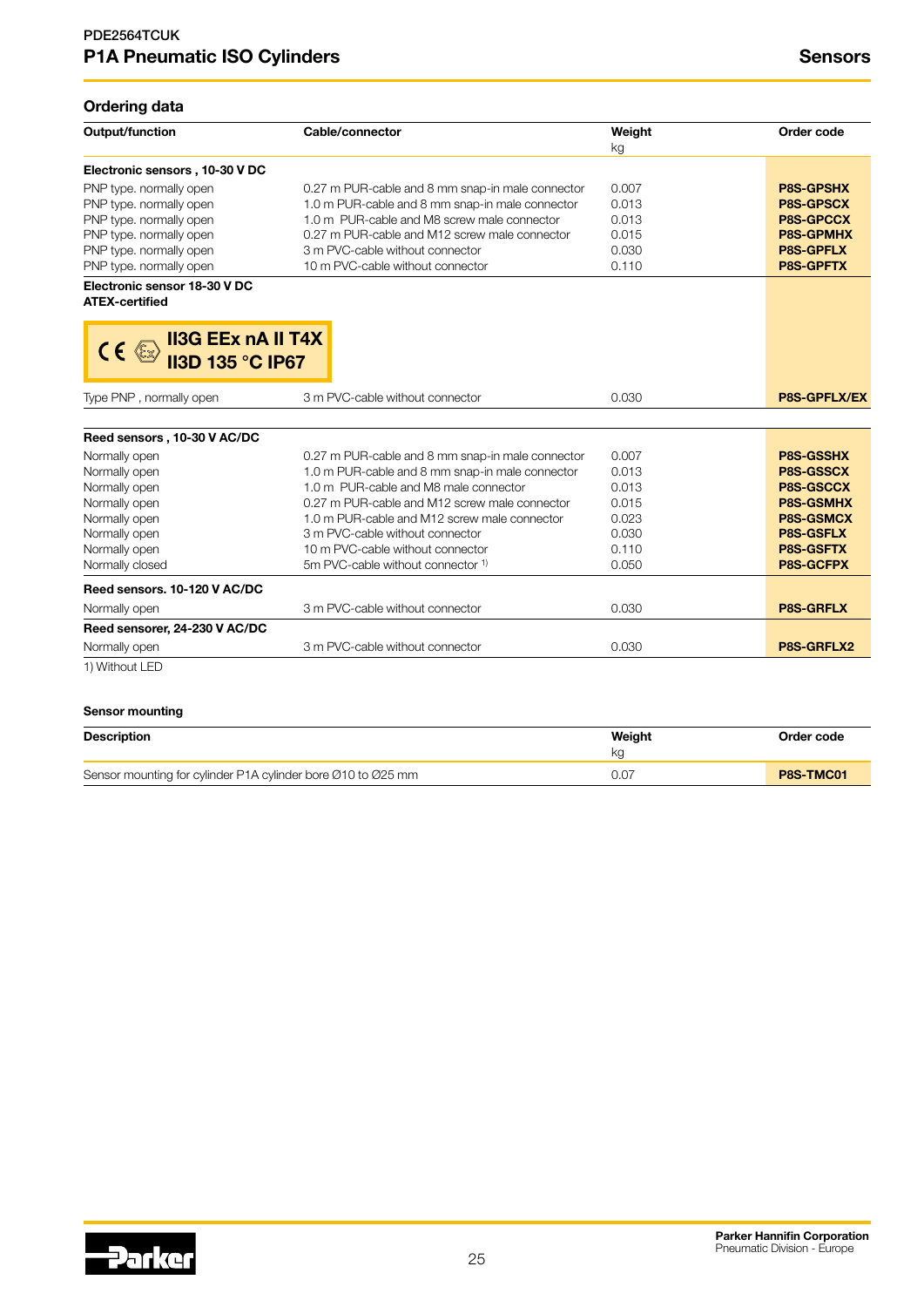## Sensors for special applications

Sensors for applications where the short installation length and the 90 degree cable outlet are important factors. This type of sensor is an good alternative if a cylinder has a short stroke or tight installation, and installation is easier than our global series of sensors.

## Electronic sensor symbol

![](_page_25_Figure_5.jpeg)

## Technical data

Design External Extended Hall element<br>
Dutput PNP resp. N Voltage range<br>
Max permissible ripple<br>
10% Max permissible ripple  $10\%$ <br>
Max voltage drop  $\leq 0.5$  V at 100 mA Max voltage drop Max load current, P1A-2XMK, LK 150 mA<br>P1A-2XHK, EK, JH, FH 100 mA P1A-2XHK, EK, JH, FH 100<br>Max breaking power (resistive) 6 W Max breaking power (resistive) 6 W<br>Internal consumption <30 mA at 30 V Internal consumption  $\leq 30 \text{ m}$ <br>Min actuating distance 5 mm Min actuating distance Hysteresis 1.1 - 1.3 mm<br>
Repeatability accuracy  $\pm 0.1$  mm Repeatability accuracy  $\pm 0.1 \text{ m}$ <br>Max on/off switching frequency  $\pm 1 \text{ kHz}$ Max on/off switching frequency Max on/off switching time 0.8/3.0 μs<br>
Encapsulation, P1A-2XJH, FH IP 65 Encapsulation, P1A-2XJH, FH IP 65<br>Encapsulation, P1A-2XHK, EK, MK, LK IP 67 Encapsulation, P1A-2XHK, EK, MK, LK IP 67<br>Temperature range  $-10^{\circ}$ C to +60 °C Temperature range –10<br>Indication – LED Indication Shock resistance<br>
Material, housing<br>
Material, housing<br>
Material, housing<br>
Material, housing<br>
Material, housing<br>
Material, housing Material, housing Material, mould Epoxy Cable<br>Cable incl. female part connector PVC 3x0.15 mm<sup>2</sup> Cable incl. female part connector Connector Connector Diam. 8 mm snap on<br>
Mounting<br>
Mounting yoke Mounting yoke<br>
Material, mounting values<br>
Acetal/Stainles: Material, screw **Stainless** steel

PNP resp. NPN, N.O.<br>10-30 VDC Acetal/Stainless steel

## **Dimensions** P1A-2XMK and P1A-2XLK

![](_page_25_Figure_10.jpeg)

![](_page_25_Figure_11.jpeg)

## Ordering data

| Output                      | Cable<br>length | Weight<br>kg | Order code            |
|-----------------------------|-----------------|--------------|-----------------------|
| <b>Electronic sensors</b>   |                 |              |                       |
| <b>PNP, N.O.</b>            | 2 <sub>m</sub>  | 0.040        | P <sub>1</sub> A-2XMK |
| NPN, N.O.                   | 2 <sub>m</sub>  | 0.040        | P1A-2XLK              |
| <b>Mountngs for sensors</b> |                 |              |                       |
| For cylinder Ø10            |                 | 0.005        | P <sub>1</sub> A-2CCC |
| For cylinder Ø12            |                 | 0.005        | P1A-2DCC              |
| For cylinder Ø16            |                 | 0.008        | P1A-2FCC              |
| For cylinder Ø20            |                 | 0.008        | P <sub>1</sub> A-2HCC |
| For cylinder Ø25            |                 | 0.010        | P1A-2JCC              |

![](_page_25_Figure_14.jpeg)

![](_page_25_Picture_15.jpeg)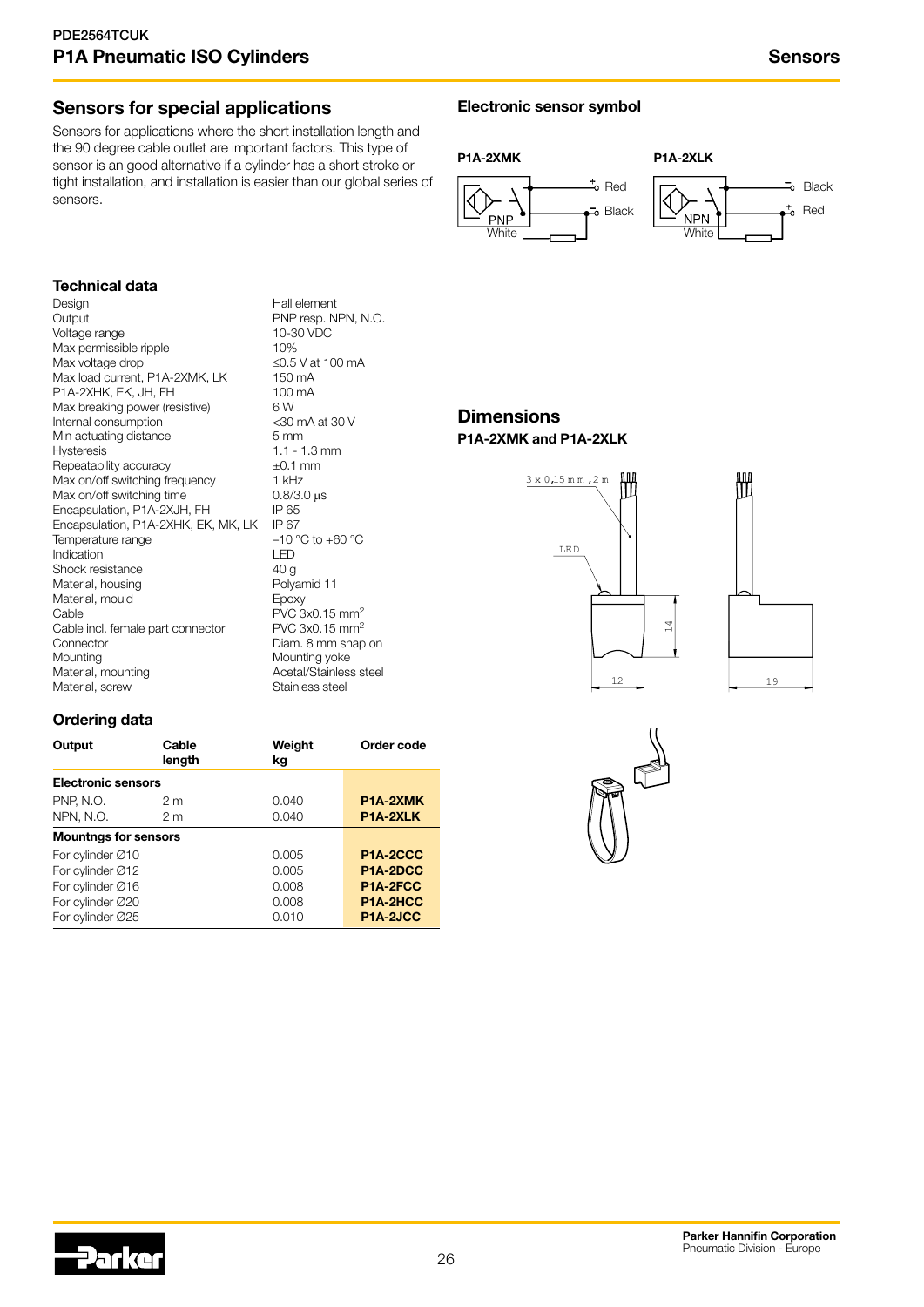## Connecting cables with one connector

The cables have an integral snap-in female connector.

![](_page_26_Picture_3.jpeg)

| Type of cable                                          | Cable/connector              | Weight<br>kg | Order code |
|--------------------------------------------------------|------------------------------|--------------|------------|
| Cables for sensors, complete with one female connector |                              |              |            |
| Cable, Flex PVC                                        | 3 m, 8 mm Snap-in connector  | 0.07         | 9126344341 |
| Cable, Flex PVC                                        | 10 m, 8 mm Snap-in connector | 0.21         | 9126344342 |
| Cable, Super Flex PVC                                  | 3 m, 8 mm Snap-in connector  | 0.07         | 9126344343 |
| Cable, Super Flex PVC                                  | 10 m, 8 mm Snap-in connector | 0.21         | 9126344344 |
| Cable, Polyurethane 3 m, 8 mm Snap-in connector        | 0.01                         | 9126344345   |            |
| Cable, Polyurethane 10 m, 8 mm Snap-in connector       | 0.20                         | 9126344346   |            |
| Cable, Polyurethane 5 m, M12 screw connector           | 0.07                         | 9126344348   |            |
| Cable, Polyurethane 10 m, M12 screw connector          | 0.20                         | 9126344349   |            |

## Male connectors for connecting cables

Cable connectors for producing your own connecting cables. The connectors can be quickly attached to the cable without special tools. Only the outer sheath of the cable is removed. The connectors are available for M8 and M12 screw connectors and meet protection class IP 65.

![](_page_26_Picture_7.jpeg)

| <b>Connector</b>    | Weight<br>ka | Order code       |
|---------------------|--------------|------------------|
| M8 screw connector  | 0.017        | <b>P8CS0803J</b> |
| M12 screw connector | 0.022        | <b>P8CS1204J</b> |

## Technical data

| Operating voltage             | max. 32 V AC/DC                                              |
|-------------------------------|--------------------------------------------------------------|
| Operating current per contact | max. 4 A                                                     |
| Connection cross section      | $0.250.5$ mm <sup>2</sup><br>(conductor diameter min 0.1 mm) |
| Protection                    | IP65 and IP67 when plugged and<br>screwed down (EN 60529)    |
| Temperature range             | $-25. + 85$ °C                                               |
|                               |                                                              |

![](_page_26_Picture_11.jpeg)